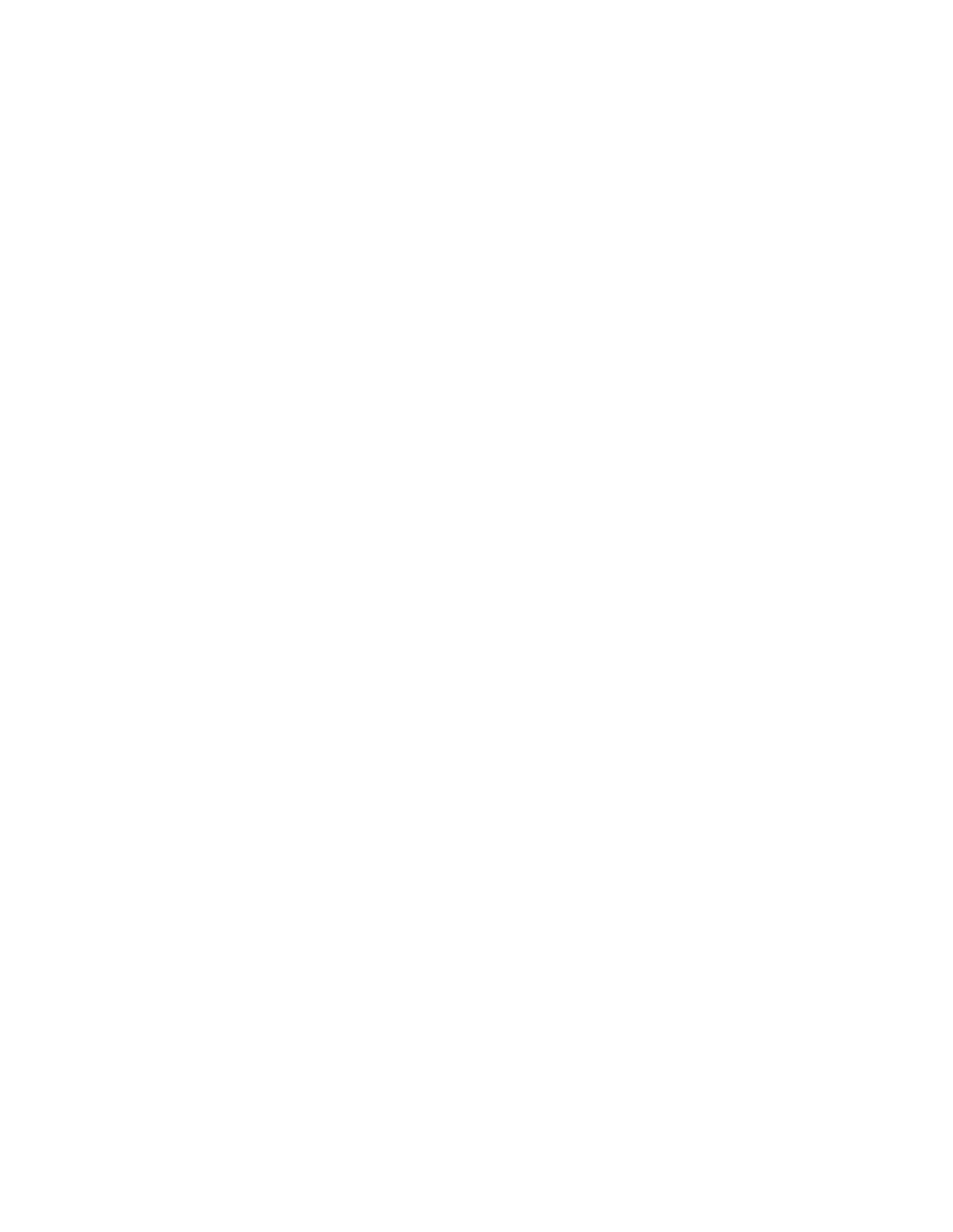# **PARTICIPATING UN ORGANIZATIONS**

Food and Agriculture Organization

|--|

|                                                         | (FAO)                                                             |
|---------------------------------------------------------|-------------------------------------------------------------------|
| unicef®                                                 | United Nations Children's Fund<br>(UNICEF)                        |
| Empowered lives.<br>Resilient nations.                  | <b>United Nations Development</b><br>Programme (UNDP)             |
| <b>HABITAT</b>                                          | <b>United Nations Human Settlements</b><br>Programme (UN-HABITAT) |
| INHCH                                                   | United Nations High Commissioner for<br>Refugees (UNHCR)          |
| OCHA                                                    | UN Office for the Coordination of<br>Humanitarian Affairs (OCHA)  |
| <b> UNOPS</b>                                           | United Nations Office for Project<br>Services (UNOPS)             |
| <b>UNFP</b>                                             | United Nations Population Fund<br>(UNFPA)                         |
| <b>United Nations</b><br><b>World Food</b><br>Proaramme | World Food Programme (WFP)                                        |
| World Health<br>Organization                            | World Health Organization (WHO)                                   |

# **PARTICIPATING NON-UN ORGANIZATIONS**



International Organization for Migration (IOM)

# **CONTRIBUTORS**

|                | African Union                                           |
|----------------|---------------------------------------------------------|
|                | Australia                                               |
| $\overline{G}$ | Azerbaijan                                              |
|                | Denmark                                                 |
| N Z            | Department for International<br>Development (DFID)      |
|                | Finland                                                 |
|                | Germany                                                 |
|                | Guyana                                                  |
|                | Irish AID                                               |
|                | Italy                                                   |
|                | Netherlands                                             |
|                | Norway                                                  |
|                | Poland                                                  |
|                | <b>Private Sector</b>                                   |
|                | Swedish International Development<br>Cooperation (Sida) |
|                | Swiss Agency for Development and<br>Cooperation (SDC)   |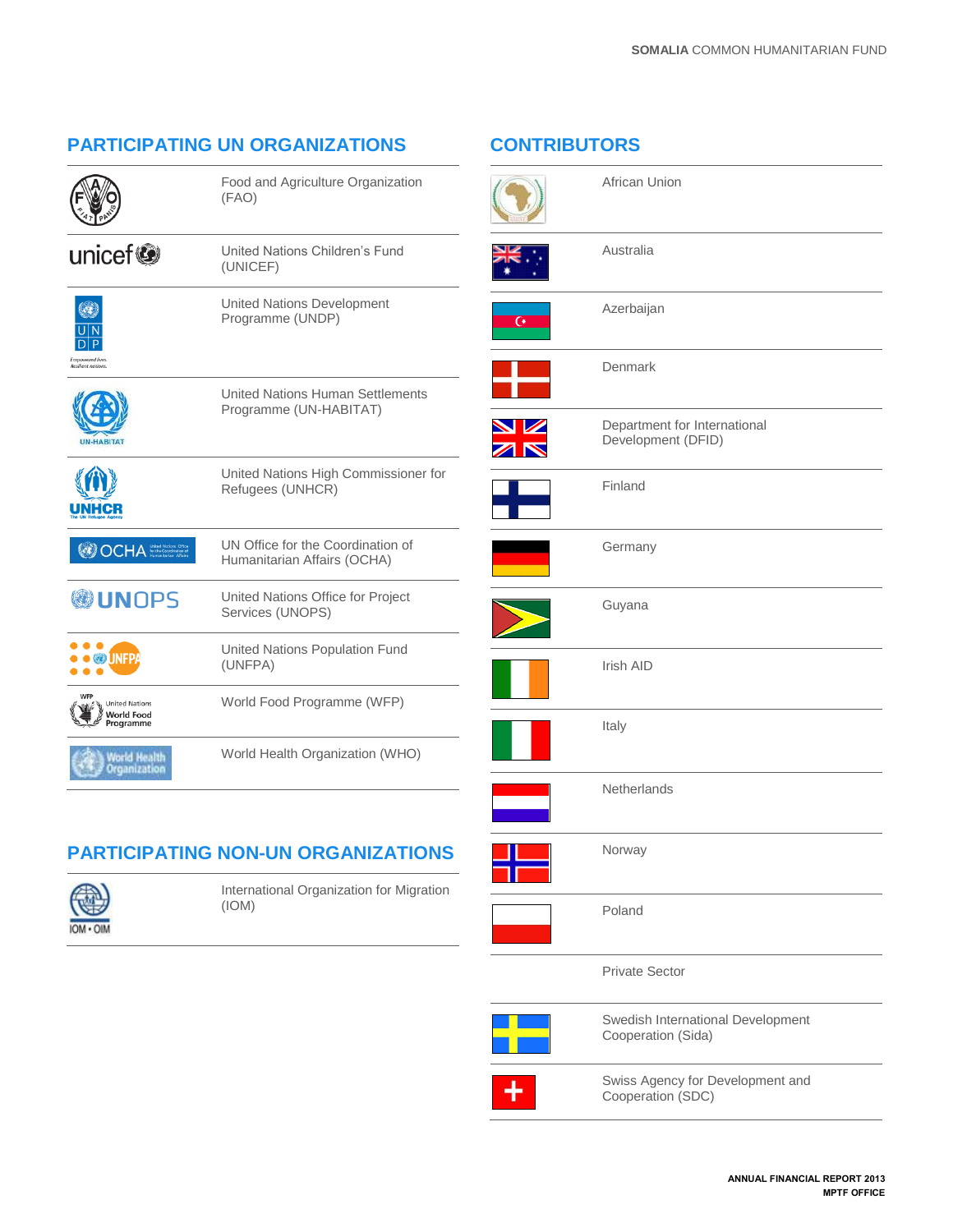# **DEFINITIONS**

## **Approved Project**

A project, including budget that is approved by the Humanitarian Coordinator for fund allocation purposes.

#### **Contributor Commitment**

An amount intended to be contributed by a contributor to a Fund based on a signed Standard Administrative Arrangement (SAA) with the UNDP Multi-Partner Trust Fund Office (MPTF Office), in its capacity as the Administrative Agent of the Somalia CHF. The commitment may have been fulfilled through a deposit received from the contributor to the Fund or expected to be fulfilled through a future deposit.

#### **Contributor Deposit**

A deposit of cash for the Fund received and applied by the UNDP MPTF Office.

#### **Delivery rate**

A financial indicator of the percentage of funds that have been utilized by comparing the expenditures reported by a Participating Organization against the 'net funded amount' (i.e. the amount transferred to the Participating Organization by the MPTF Office, less any refunds transferred back by the Participating Organization). The delivery rate may be calculated for an individual project within a Fund or for a Participating Organization across a Fund.

#### **Indirect support costs**

A general cost that cannot be directly related to any particular project or activity of the Participating Organizations. As per UNDG policy, all UN entities may charge a maximum of 7 percent as indirect costs.

#### **Managing Agent**

A UN Organization that has signed the MOU as a Participating UN Organization (PUNO) and performs an oversight function vis-à-vis NGOs receiving funding. In the case of the Somalia CHF OCHA is the Managing Agent. The Managing Agent has the same obligations as any other PUNO that has signed the MOU, including for reporting.

#### **Net funded amount**

The amount transferred to the Participating Organization by the MPTF Office, less any refunds transferred back by the Participating Organization.

#### **Participating Organizations**

The Organizations that have signed a Memorandum of Understanding with the UNDP MPTF Office.

#### **Project Expenditure**

The sum of expenses reported by all Participating Organizations irrespective of which basis of accounting each Participating Organization follows.

#### **Total Approved Budget**

Amount approved by the Humanitarian Coordinator.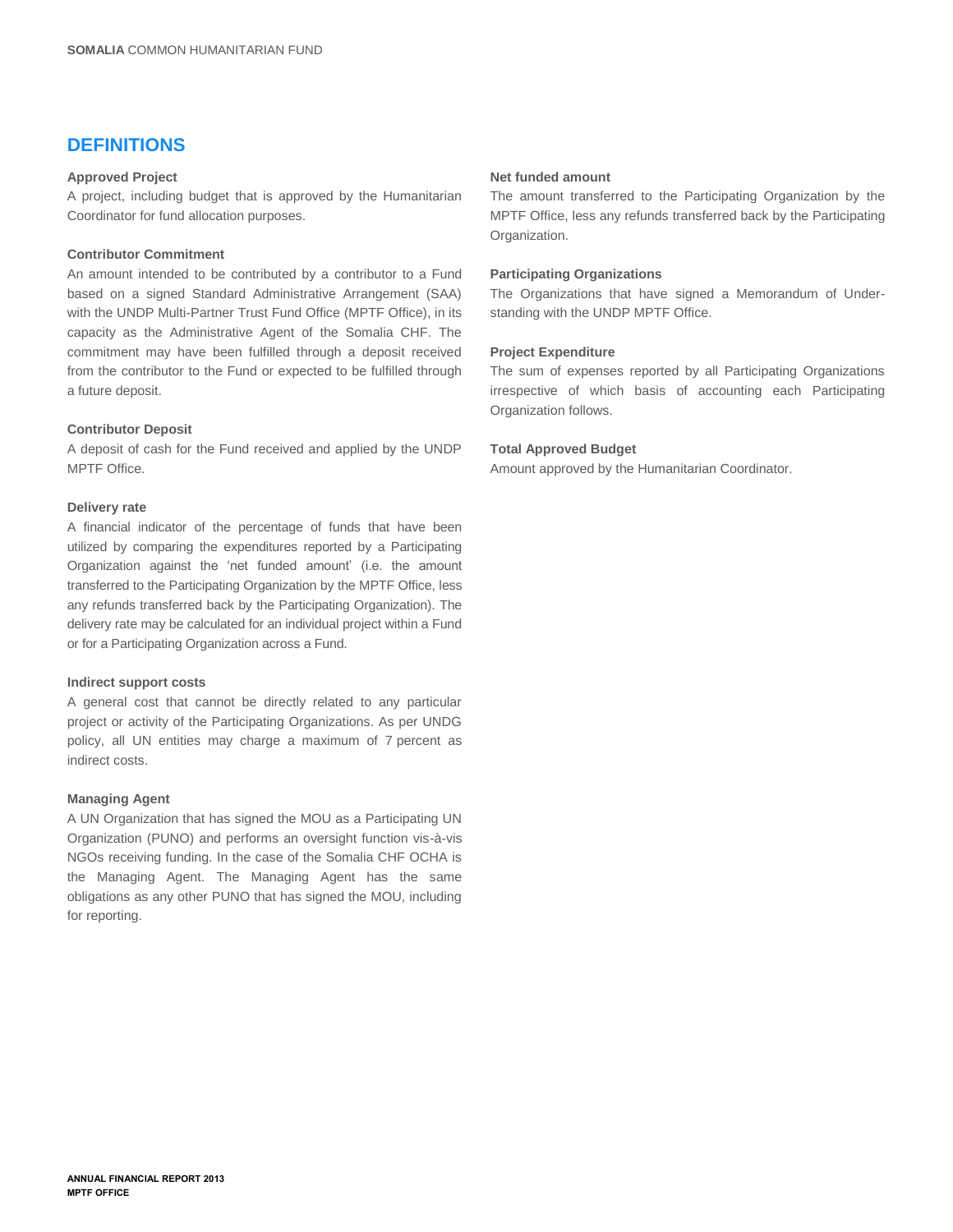# **CONTENTS**

| 2. |     |                                                       |
|----|-----|-------------------------------------------------------|
| 3. |     |                                                       |
| 4. |     |                                                       |
|    | 4.1 | Administrative Agent (Fund-level) Earned Interest4    |
|    | 4.2 | Interest Earned by Participating Organizations 4      |
| 5. |     |                                                       |
|    | 5.1 | Transfers to Participating Organizations 5            |
|    | 5.2 |                                                       |
| 6. |     | Expenditure Reported by Participating Organizations 7 |
|    | 6.1 | Overall Expenditure and Financial Delivery Rates 7    |
|    | 6.2 | Total Expenditure Reported by Category 9              |
| 7. |     |                                                       |
| 8. |     |                                                       |
|    |     |                                                       |

# <span id="page-4-0"></span>**1. INTRODUCTION**

This Consolidated Annual Financial Report of the Somalia Common Humanitarian Fund (Somalia CHF) is prepared by the United Nations Development Programme (UNDP) Multi-Partner Trust Fund Office (MPTF Office) in fulfillment of its obligations as Administrative Agent of the Somalia CHF, contained under the Somalia CHF Guidelines, the Memorandum of Understanding (MOU) signed between the UNDP MPTF Office and the Participating Organizations, and the Standard Administrative Arrangements (SAAs) signed with contributors.<sup>1</sup>

The MPTF Office, as Administrative Agent for the Somalia CHF, is responsible for concluding an MOU with Participating Organizations and SAAs with contributors. It receives, administers and manages contributions from contributors, and disburses these funds to the Participating Organizations in accordance with the decisions of the Humanitarian Coordinator. The Administrative Agent prepares and submits annual consolidated financial reports, as well as regular financial statements on the Somalia CHF account to the Humanitarian Coordinator, for transmission to contributors.

This consolidated financial report covers the period 1 January to 31 December 2013 and provides financial data on progress made in the implementation of projects funded by the Somalia CHF. It is posted on the MPTF Office GATEWAY [\(http://mptf.undp.org/](http://mptf.undp.org/factsheet/fund/HSO10)  [factsheet/fund/HSO10\)](http://mptf.undp.org/factsheet/fund/HSO10).

 1 This Report has been shared by the Administrative Agent with the Humanitarian Coordinator for Somalia, and OCHA for inclusion in the 2013 Somalia CHF Annual Report. For increased public transparency, it is posted on the MPTF Office GATEWAY [\(mptf.undp.org\)](http://mdtf.undp.org/factsheet/fund/HSO10).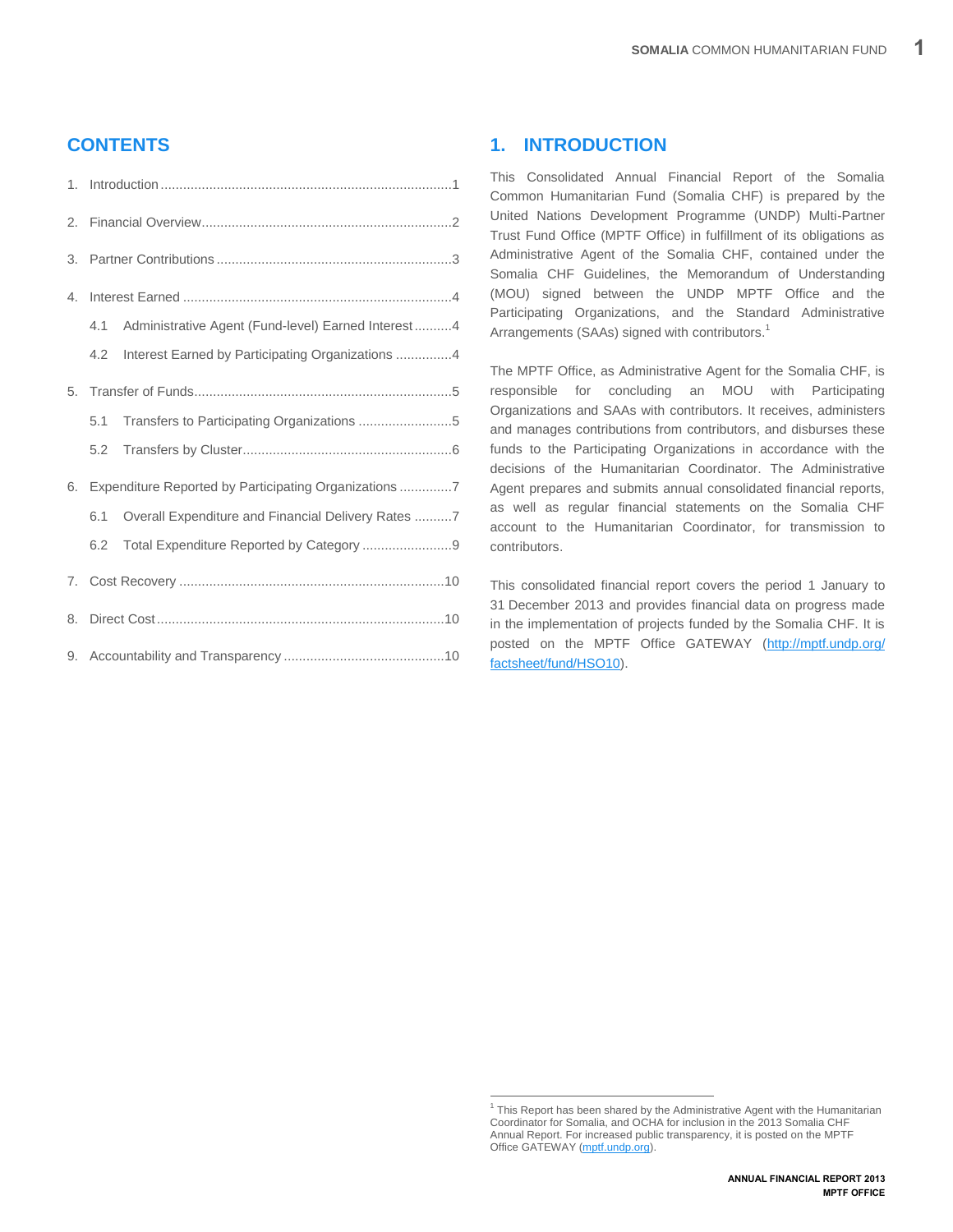# <span id="page-5-0"></span>**2. FINANCIAL OVERVIEW**

The Somalia CHF was established in May 2010, as an upgrade of the Humanitarian Response Fund (HRF) in Somalia to a larger and more strategic Common Humanitarian Fund.

By the end of 2013, total contributions of US\$ 261.78 million have been received from sixteen contributors as further described in Section 3.

Table 1 provides an overview of the overall sources, uses, and balance of the Somalia CHF as of 31 December 2013. Out of US\$ 261.78 million received from contributors, US\$ 233.37 million has been transferred to the Participating Organizations.

Apart from contributions, the Somalia CHF also receives funds from interest income earned on the balance of funds. Earned interest comprises two sources of interest income: (1) interest earned on the balance of funds held by the Administrative Agent; and (2) interest earned on the balance of funds held by Participating Organizations where the Financial Regulations and Rules of the Participating Organization permit remittance of interest. By the end of 2013, the earned interest amounted to US\$ 548,356. All interest credited to the Fund is used for additional projects as determined by the Humanitarian Coordinator.

The Administrative Agent (AA) fee is charged at the standard rate of 1 percent of contributions received. In 2013, the AA fees charged to the Somalia CHF totaled US\$ 599,159.

### **Table 1: Financial Overview for the period ending 31 December 2013 (in US Dollars)**

|                                                           | Annual 2012    | Annual 2013 | <b>Cumulative</b> |
|-----------------------------------------------------------|----------------|-------------|-------------------|
| <b>Sources of Funds</b>                                   |                |             |                   |
| <b>Gross Contributions</b>                                | 71,014,223     | 59,915,882  | 261,778,255       |
| Fund Earned Interest and Investment Income                | 194,617        | 50,001      | 526,992           |
| Interest Income received from Participating Organizations | 18,322         | 3,042       | 21,364            |
| Refunds by Administrative Agent to Contributors           |                |             |                   |
| Fund balance transferred to another MDTF                  | -              |             |                   |
| <b>Other Revenues</b>                                     |                |             |                   |
| <b>Total: Sources of Funds</b>                            | 71,227,162     | 59,968,925  | 262,326,612       |
| <b>Uses of Funds</b>                                      |                |             |                   |
| Transfers to Participating Organizations                  | 90,553,586     | 34,824,571  | 233,374,474       |
| Refunds received from Participating Organizations         | (11, 441)      | (356, 941)  | (368, 382)        |
| <b>Net Funded Amount to Participating Organizations</b>   | 90,542,145     | 34,467,631  | 233,006,091       |
| <b>Administrative Agent Fees</b>                          | 710,142        | 599,159     | 2,617,783         |
| Direct Costs: (Steering Committee, Secretariatetc.)       |                | 1,393,679   | 1,393,679         |
| <b>Bank Charges</b>                                       | 1,433          | 1,336       | 3,969             |
| <b>Other Expenditures</b>                                 |                |             |                   |
| <b>Total: Uses of Funds</b>                               | 91,253,720     | 36,461,804  | 237,021,523       |
| Change in Fund cash balance with Administrative Agent     | (20, 026, 558) | 23,507,121  | 25,305,089        |
| Opening Fund balance (1 January)                          | 21,824,526     | 1,797,968   |                   |
| <b>Closing Fund balance (31 December)</b>                 | 1,797,968      | 25,305,089  | 25,305,089        |
| Net Funded Amount to Participating Organizations          | 90,542,145     | 34,467,631  | 233,006,091       |
| Participating Organizations' Expenditure                  | 75,255,709     | 47,308,061  | 223,126,857       |
| <b>Balance of Funds with Participating Organizations</b>  |                |             | 9,879,234         |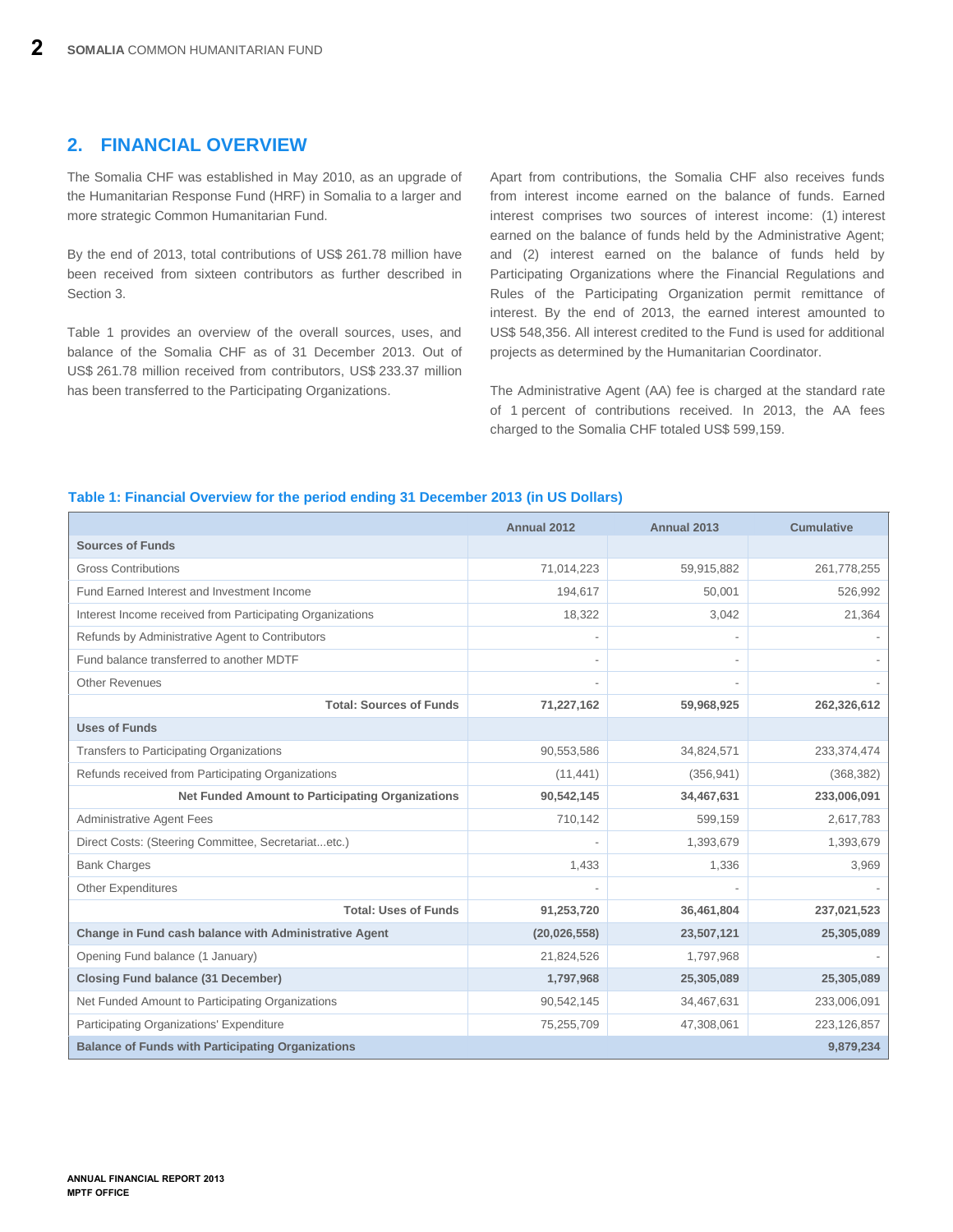# <span id="page-6-0"></span>**3. PARTNER CONTRIBUTIONS**

Table 2 displays the breakdown of the received contributions. The Somalia CHF is currently being financed by sixteen contributors that have signed SAAs, namely the African Union, Governments of Australia, Azerbaijan, Denmark, Finland, Germany, Guyana, Italy, Netherlands, Norway, and Poland, the UK's Department for International Development (DFID), the Irish Aid, the Swedish International Development Cooperation Agency (Sida), the Swiss Agency for Development & Cooperation (SDC), and a private individual. **In 2013, the Somalia CHF received US\$ 59.92 million in contributions**, bringing the total fund contributions to US\$ 261.78 million.

| <b>Contributors</b> | <b>Prior Years as</b><br>of 31 Dec 2012 | <b>Current Year</b><br>Jan - Dec 2013 | <b>Total</b> |
|---------------------|-----------------------------------------|---------------------------------------|--------------|
| African Union       |                                         | 2,000,000                             | 2,000,000    |
| Australia           | 12,253,300                              | 3,689,200                             | 15,942,500   |
| Azerbaijan          | 100,000                                 |                                       | 100,000      |
| Denmark             | 20,851,273                              | 3,553,218                             | 24,404,491   |
| <b>DFID</b>         | 63,834,923                              | 28,977,300                            | 92,812,223   |
| Finland             | 9,418,800                               | 3,895,200                             | 13,314,000   |
| Germany             | 2,529,700                               | 1,320,150                             | 3,849,850    |
| Guyana              | 75,000                                  |                                       | 75,000       |
| Irish Aid           | 8,987,330                               | 4,580,250                             | 13,567,580   |
| Italy               | 2,618,000                               |                                       | 2,618,000    |
| Netherlands         | 36,242,657                              | 1,562,500                             | 37,805,157   |
| Norway              | 20,833,835                              |                                       | 20,833,835   |
| Poland              | 297,921                                 |                                       | 297,921      |
| Private sector      | 10,000                                  |                                       | 10,000       |
| Sida                | 17,697,610                              | 9,805,355                             | 27,502,965   |
| <b>SDC</b>          | 6,112,026                               | 532,708                               | 6,644,734    |
| <b>Grand Total:</b> | 201,862,374                             | 59,915,882                            | 261,778,255  |

### **Table 2: Contributions (in US Dollars)**

As shown in Figure 1, the four biggest contributors to the Somalia CHF have been DFID (35.5 percent), the Netherlands (14.4 percent), Sida (10.5 percent) and Denmark (9.3 percent).

## **Figure 1: Deposits by Contributor, cumulative as of 31 December 2013 (in percentages)**

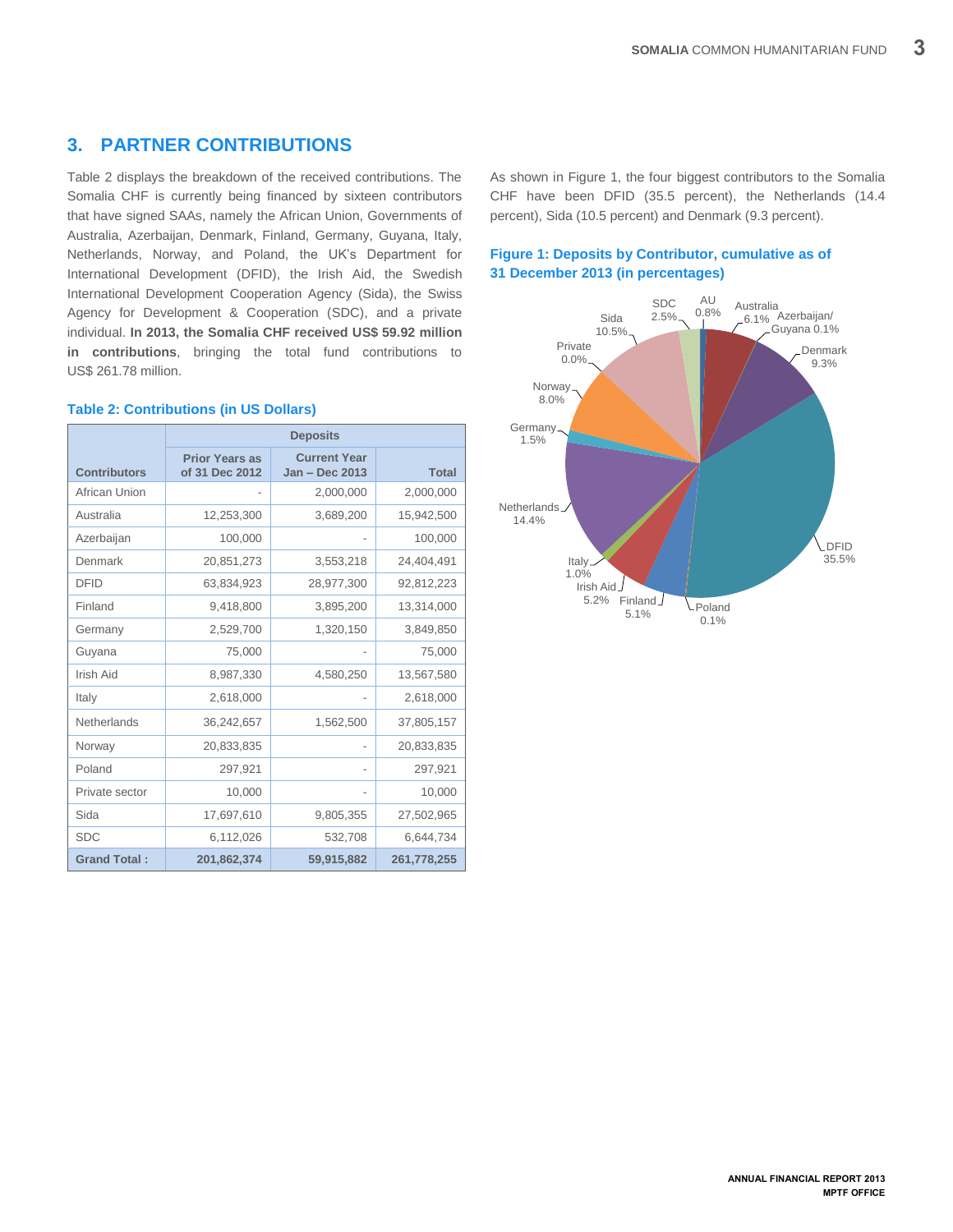# <span id="page-7-0"></span>**4. INTEREST EARNED**

Table 3 provides a summary of the interest earned.

## <span id="page-7-1"></span>4.1 ADMINISTRATIVE AGENT (FUND-LEVEL) EARNED INTEREST

During the reporting period, the Somalia CHF AA (Fund-level) earned interest income was US\$ 50,001, which when combined with the interest income for prior years brings the total Fund-level earned interest to US\$ 526,992.

# <span id="page-7-2"></span>4.2 INTEREST EARNED BY PARTICIPATING **ORGANIZATIONS**

All interest earned by the Participating Organizations is credited to the Somalia CHF account unless the governing bodies of the said Participating Organizations have approved decisions that govern the specific use of interest earned on contributions. US\$ 3,042 in interest earnings was received from UNOPS in 2013 bringing the total interest income received from Participating Organizations to US\$ 21,364.

## **Table 3: Earned Interest and Investment Income (in US Dollars)**

| Administrative<br>Agent                                                  | <b>Prior Years</b><br>as of<br>31 Dec 2012 | <b>Current Year</b><br>Jan - Dec<br>2013 | <b>Total</b> |
|--------------------------------------------------------------------------|--------------------------------------------|------------------------------------------|--------------|
| Fund Earned Interest and<br>Investment Income                            | 476,991                                    | 50,001                                   | 526,992      |
| <b>Total - Fund Earned</b><br><b>Interest and Investment</b><br>Income   | 476,991                                    | 50,001                                   | 526,992      |
| Participating<br><b>Organizations</b>                                    |                                            |                                          |              |
| <b>UNDP</b>                                                              | 17,939                                     |                                          | 17,939       |
| <b>FAO</b>                                                               | 383                                        |                                          | 383          |
| <b>UNOPS</b>                                                             |                                            | 3,042                                    | 3,042        |
| <b>Total - Participating</b><br><b>Organizations' Earned</b><br>Interest | 18,322                                     | 3,042                                    | 21,364       |
| <b>Total</b>                                                             | 495,313                                    | 53,043                                   | 548,356      |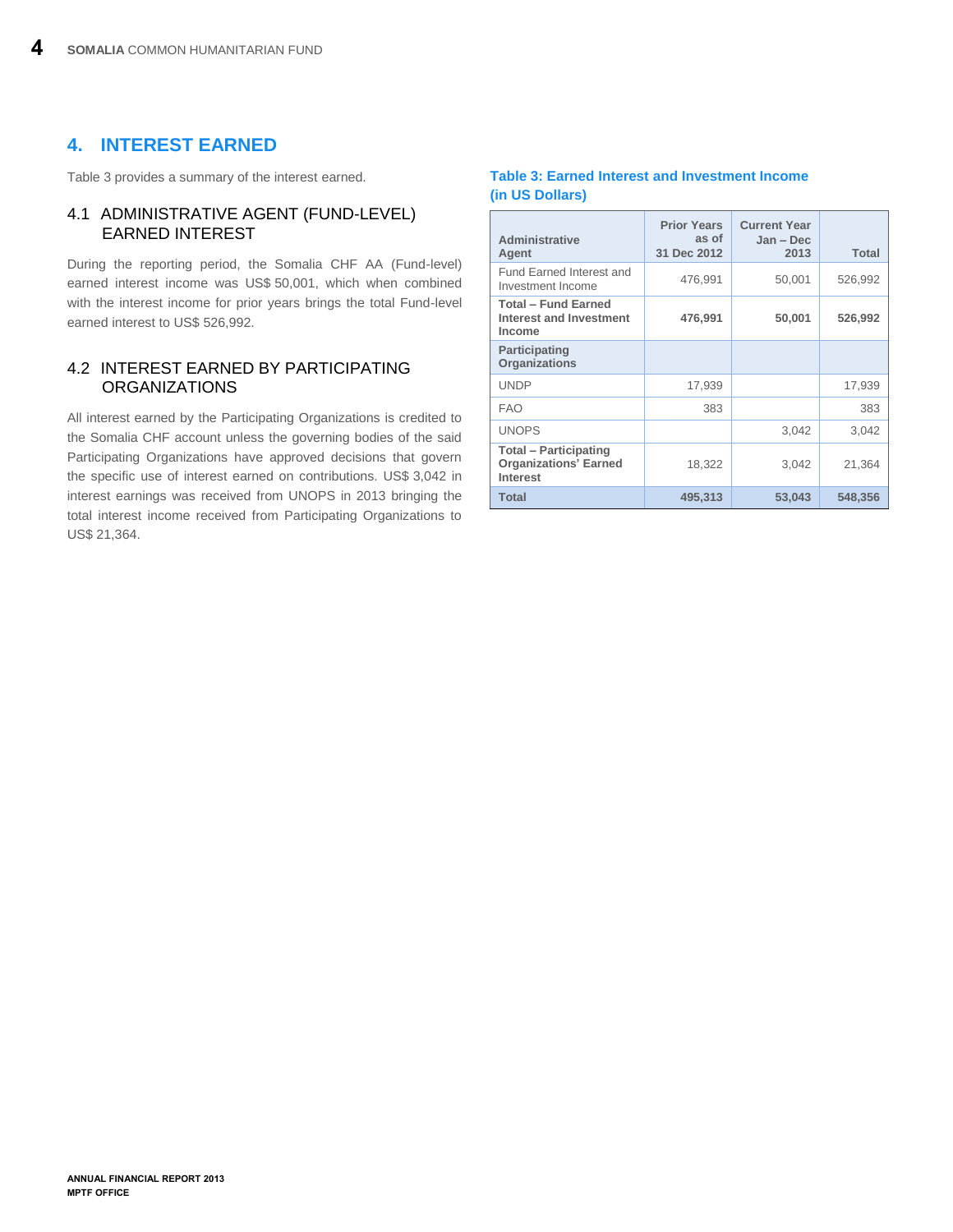# <span id="page-8-0"></span>**5. TRANSFER OF FUNDS**

With the overall aim of improving the timeliness and coherence of the humanitarian response, improving needs assessment and enhancing the Consolidated Appeal Process (CAP), upon decision of the Humanitarian Coordinator transfers of funds were made to projects in ten Clusters of the Somalia CHF namely: Agriculture and Livelihoods, Education, Enabling Programming, Food Assistance, Health, Logistics, Nutrition, Protection, Shelter and Non-Food Items (NFIs), and Water and Sanitation (WASH).

# <span id="page-8-1"></span>5.1 TRANSFERS TO PARTICIPATING **ORGANIZATIONS**

Eleven Participating Organizations have signed the MOU for the Somalia CHF since its inception in May 2010. In 2013 the Administrative Agent, based on the approval of the Humanitarian Coordinator, **transferred US\$ 34.82 million to ten Participating Organizations**, bringing the total cumulative amount transferred to US\$ 233.37 million**.** The distribution of transferred funding, consolidated by Participating Organization is summarized in Table 4. The term "Net Funded Amount" refers to amounts transferred to a Participating Organization less any refunds transferred back by the Participating Organization.

### **Table 4: Transfers, Refunds and Net Funded Amount by Participating Organization (in US Dollars)**

|                                      |                              | Prior Years as of 31 Dec 2012 |                                    |                          | Current Year Jan - Dec 2013 |                                    | <b>Total</b>     |                          |                                    |
|--------------------------------------|------------------------------|-------------------------------|------------------------------------|--------------------------|-----------------------------|------------------------------------|------------------|--------------------------|------------------------------------|
| <b>Participating</b><br>Organization | <b>Transfers</b>             | <b>Refunds</b>                | <b>Net Funded</b><br><b>Amount</b> | <b>Transfers</b>         | <b>Refunds</b>              | <b>Net Funded</b><br><b>Amount</b> | <b>Transfers</b> | <b>Refunds</b>           | <b>Net Funded</b><br><b>Amount</b> |
| <b>FAO</b>                           | 10,590,902                   | (11, 441)                     | 10,579,461                         | 650,000                  |                             | 650,000                            | 11,240,902       | (11, 441)                | 11,229,461                         |
| <b>IOM</b>                           | $\qquad \qquad \blacksquare$ | $\blacksquare$                |                                    | 844,999                  |                             | 844,999                            | 844,999          | $\overline{\phantom{a}}$ | 844,999                            |
| NGO/OCHA                             | 136,599,194                  | $\overline{\phantom{a}}$      | 136,599,194                        | 25,074,904               |                             | 25,074,904                         | 161,674,098      | $\overline{\phantom{a}}$ | 161,674,098                        |
| <b>OCHA</b>                          | 665,075                      | $\overline{\phantom{a}}$      | 665,075                            | $\sim$                   | (195, 918)                  | (195, 918)                         | 665,075          | (195, 918)               | 469,157                            |
| <b>UNDP</b>                          | 3,176,024                    | $\overline{\phantom{a}}$      | 3,176,024                          | 500,000                  |                             | 500,000                            | 3,676,024        | $\overline{\phantom{a}}$ | 3,676,024                          |
| <b>UNFPA</b>                         | 1,676,368                    | $\overline{\phantom{a}}$      | 1,676,368                          | 800,000                  | (12, 158)                   | 787,842                            | 2,476,368        | (12, 158)                | 2,464,210                          |
| <b>UNHABITAT</b>                     | 854,224                      | $\overline{\phantom{a}}$      | 854,224                            | $\overline{\phantom{a}}$ |                             |                                    | 854,224          | $\overline{\phantom{a}}$ | 854,224                            |
| <b>UNHCR</b>                         | 5,903,269                    | $\overline{\phantom{a}}$      | 5,903,269                          | 410,000                  |                             | 410,000                            | 6,313,269        |                          | 6,313,269                          |
| <b>UNICEF</b>                        | 19,151,411                   | $\overline{\phantom{a}}$      | 19,151,411                         | 2,906,048                | (66, 464)                   | 2,839,584                          | 22,057,459       | (66, 464)                | 21,990,995                         |
| <b>UNOPS</b>                         | 1,910,264                    | $\overline{\phantom{a}}$      | 1,910,264                          | 708,685                  |                             | 708,685                            | 2,618,948        | $\overline{\phantom{a}}$ | 2,618,948                          |
| <b>WFP</b>                           | 12,228,317                   | $\overline{\phantom{a}}$      | 12,228,317                         | 2,296,955                |                             | 2,296,955                          | 14,525,272       | $\overline{\phantom{a}}$ | 14,525,272                         |
| <b>WHO</b>                           | 5,794,855                    | $\overline{\phantom{a}}$      | 5,794,855                          | 632,980                  | (82, 401)                   | 550,579                            | 6,427,835        | (82, 401)                | 6,345,434                          |
| <b>Grand Total</b>                   | 198,549,902                  | (11, 441)                     | 198,538,461                        | 34,824,571               | (356, 941)                  | 34,467,631                         | 233,374,474      | (368, 382)               | 233,006,091                        |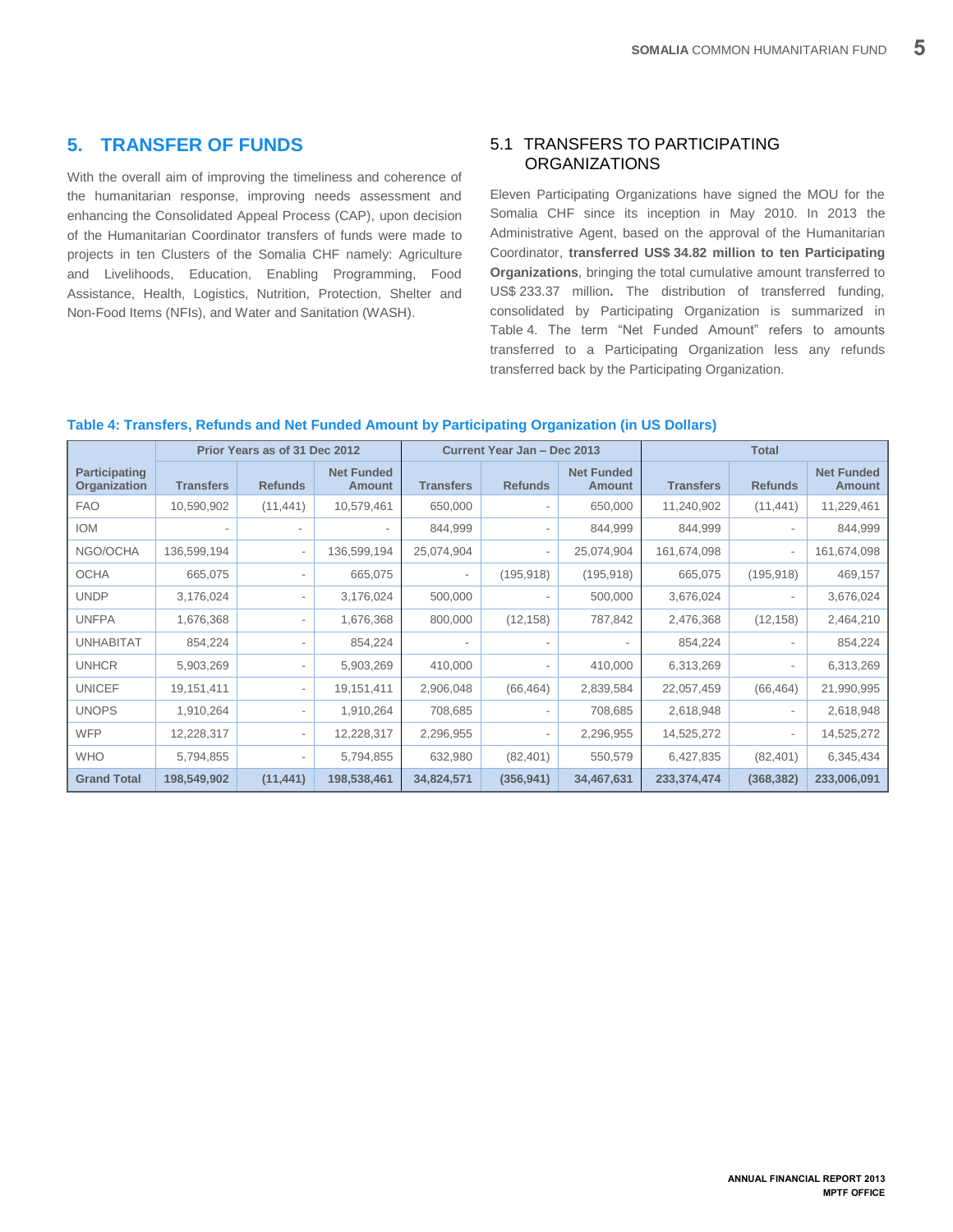OCHA serves as a Managing Agent for funds approved by the Humanitarian Coordinator for implementation by NGOs. As shown in Table 4 and Figure 2, in 2013 OCHA as a Managing Agent for NGO projects received the largest share of funding (US\$ 25.07 million or 72 percent), followed by UNICEF (US\$ 2.84 million or 8 percent), WFP (US\$ 2.30 million or 7 percent) and others.







Photo: Shelter and NFI project in Banadir. Transitional Shelter for IDPs. NGO DKH. 2014

# <span id="page-9-0"></span>5.2 TRANSFERS BY CLUSTER

The Somalia CHF has the following ten clusters: Education, Enabling Programming, Food Assistance, Health, Agriculture and Livelihoods, Logistics, Nutrition, Protection, Shelter and NFIs, and WASH. Table 5 below shows the total approved funding by Cluster.

| <b>ST DUGGINGLED IS (III OU DUIKIS)</b> |                                |  |  |  |
|-----------------------------------------|--------------------------------|--|--|--|
| <b>Clusters</b>                         | <b>Total Net Funded Amount</b> |  |  |  |
| Education                               | 4,686,019                      |  |  |  |
| <b>Enabling Programming</b>             | 14,566,174                     |  |  |  |
| Food Assistance                         | 29,736,533                     |  |  |  |
| Health                                  | 30,949,613                     |  |  |  |
| Livelihoods                             | 29,646,712                     |  |  |  |
| Logistics                               | 3,791,198                      |  |  |  |
| <b>Nutrition</b>                        | 38,749,405                     |  |  |  |
| Protection                              | 7,136,619                      |  |  |  |
| Shelter - NFIs                          | 26,148,169                     |  |  |  |
| Water and Sanitation                    | 47,595,650                     |  |  |  |
| <b>Total</b>                            | 233,006,091                    |  |  |  |

## **Table 5: Cumulative Net Funded Amount by Cluster as of 31 December 2013 (in US Dollars)**

As shown in Figure 3, the clusters receiving the largest share of funding were: WASH (20.4 percent), Nutrition (16.6 percent), Health (13.3 percent), Food Assistance (12.8 percent) and Agriculture and Livelihoods (12.7 percent).



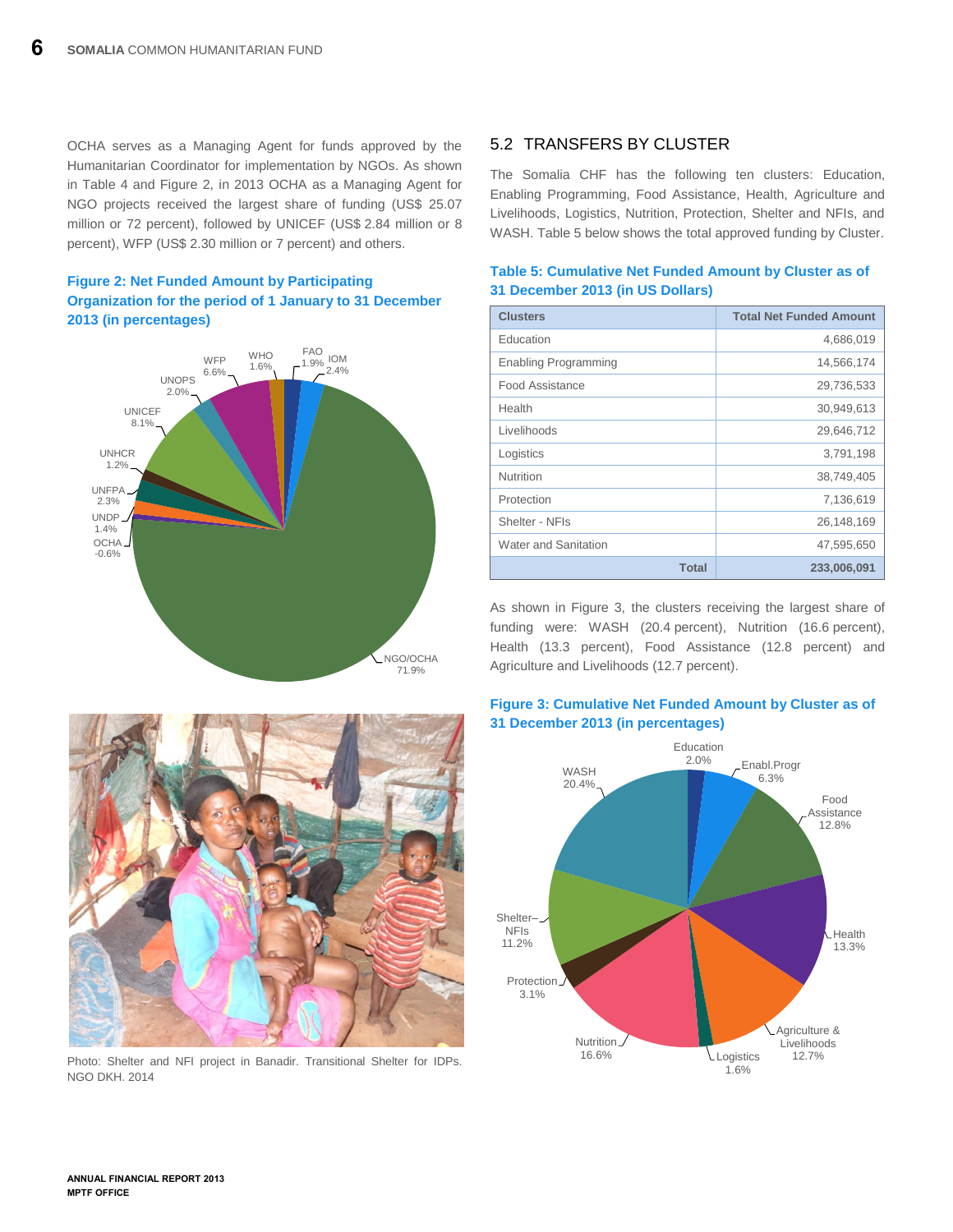# <span id="page-10-0"></span>**6. EXPENDITURE REPORTED BY PARTICIPATING ORGANIZATIONS**

Project expenditures are incurred and monitored by each Participating Organization and are reported as per the agreed upon categories for inter-agency harmonized reporting.

The reported expenditures were submitted to the MPTF Office by the Participating Organizations via  $UNEX -$  the MPTF Office's expenditure reporting tool. The 2013 expenditure data has been posted on the MPTF Office GATEWAY at <http://mptf.undp.org/factsheet/fund/HSO10> and can be found in this report in Tables 6a, 6b and 7, and Annex 1.

# <span id="page-10-1"></span>6.1 OVERALL EXPENDITURE AND FINANCIAL DELIVERY RATES

Table 6a presents the net funded amount, expenditures incurred and the financial delivery rates with breakdown by Participating Organization, and Table 6b shows the net funded amount, expenditures incurred and the financial delivery rates by Cluster. In 2013, US\$ 34.47 million was transferred to Participating Organizations, which **reported US\$ 47.31 million in expenditure**.

The cumulative **delivery rate** as at 31 December 2013 is **96 percent. This delivery rate is a solid indicator of the Somalia CHF's robust performance since its establishment.**

## **Table 6a: Expenditure with breakdown by Participating Organization (in US Dollars)**

| <b>Participating</b> | <b>Current Year Jan-Dec 2013</b> |                    | <b>Total</b>             | <b>Delivery</b>    |                 |
|----------------------|----------------------------------|--------------------|--------------------------|--------------------|-----------------|
| Organization         | <b>Net Funded Amount</b>         | <b>Expenditure</b> | <b>Net Funded Amount</b> | <b>Expenditure</b> | <b>Rate (%)</b> |
| <b>FAO</b>           | 650,000                          | 2,278,642          | 11,229,461               | 6,961,097          | 62%             |
| <b>IOM</b>           | 844,999                          | 144,876            | 844,999                  | 144,876            | 17%             |
| NGO/OCHA             | 25,074,904                       | 25,604,149         | 161,674,098              | 161,297,536        | 100%            |
| <b>OCHA</b>          | (195, 918)                       | 0                  | 469,157                  | 469,156            | 100%            |
| <b>UNDP</b>          | 500,000                          | 799,316            | 3,676,024                | 3,798,598          | 103%            |
| <b>UNFPA</b>         | 787,842                          | 802,073            | 2,464,210                | 1,874,255          | 76%             |
| <b>UNHABITAT</b>     | $\overline{\phantom{a}}$         | 760,116            | 854,224                  | 775,608            | 91%             |
| <b>UNHCR</b>         | 410,000                          | 1,608,119          | 6,313,269                | 5,990,056          | 95%             |
| <b>UNICEF</b>        | 2,839,584                        | 6,466,267          | 21,990,995               | 20,784,708         | 95%             |
| <b>UNOPS</b>         | 708,685                          | 1,517,376          | 2,618,948                | 2,331,259          | 89%             |
| <b>WFP</b>           | 2,296,955                        | 5,533,872          | 14,525,272               | 13,422,663         | 92%             |
| <b>WHO</b>           | 550,579                          | 1,793,255          | 6,345,434                | 5,277,045          | 83%             |
| <b>Total</b>         | 34,467,631                       | 47,308,061         | 233,006,091              | 223,126,857        | 96%             |

### **Table 6b: Expenditure with breakdown by Cluster (in US Dollars)**

|                             |                          | <b>Current Year Jan-Dec 2013</b> | <b>Total</b>             | <b>Delivery</b>    |             |
|-----------------------------|--------------------------|----------------------------------|--------------------------|--------------------|-------------|
| <b>Clusters</b>             | <b>Net Funded Amount</b> | <b>Expenditure</b>               | <b>Net Funded Amount</b> | <b>Expenditure</b> | Rate $(\%)$ |
| Education                   | 1,965,764                | 1,972,686                        | 4,686,019                | 4,686,017          | 100%        |
| <b>Enabling Programming</b> | 4,952,406                | 6,964,148                        | 14,566,174               | 13,471,372         | 92%         |
| <b>Food Assistance</b>      | 4,859,662                | 4,858,090                        | 29,736,533               | 28,558,679         | 96%         |
| Health                      | 5,946,525                | 7,688,244                        | 30,949,613               | 28,922,963         | 93%         |
| Agriculture and Livelihoods | $\overline{\phantom{a}}$ | (48, 171)                        | 29,646,712               | 28,450,060         | 96%         |
| Logistics                   | $\overline{\phantom{a}}$ |                                  | 3,791,198                | 3,791,198          | 100%        |
| Nutrition                   | 6,428,444                | 11,693,629                       | 38,749,405               | 37,517,528         | 97%         |
| Protection                  | 2,086,156                | 2,372,572                        | 7,136,619                | 7,136,617          | 100%        |
| Shelter - NFIs              | 2,266,078                | 6,089,761                        | 26,148,169               | 24,762,957         | 95%         |
| WASH                        | 5,962,596                | 5,717,102                        | 47,595,650               | 45,829,466         | 96%         |
| <b>Total</b>                | 34,467,631               | 47,308,061                       | 233,006,091              | 223,126,857        | 96%         |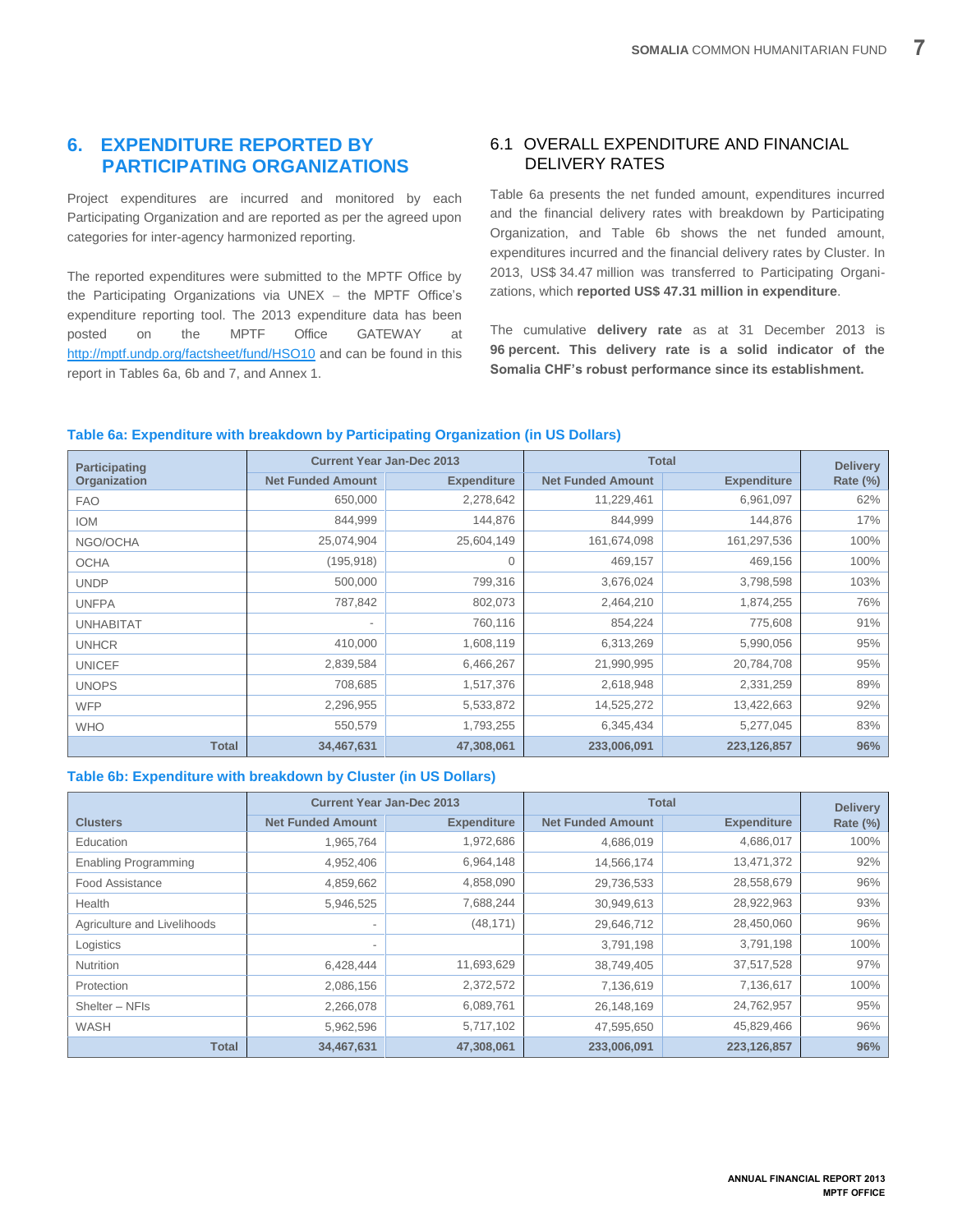The Clusters that have reported the highest expenditure cumulatively were WASH with US\$ 45.83 million in expenditure; Nutrition with US\$ 37.52 million; Health with 28.92 million; Food Assistance with US\$ 28.56 million; and Agriculture and Livelihoods with US\$ 28.45 million as shown in Figure 4.

Figure 5 depicts the cumulative delivery rate by Cluster. Education, Logistics, and Protection reported 100 percent; Nutrition reported 97 percent; Agriculture and Livelihoods, Food Assistance and WASH reported 96 percent delivery rate at the end of 2013.

## **Figure 5: Cumulative Delivery Rate by Cluster as of 31 December 2013 (in percentages)**





## **Figure 4: Cumulative Net Funded Amount and Expenditure with Breakdown by Cluster**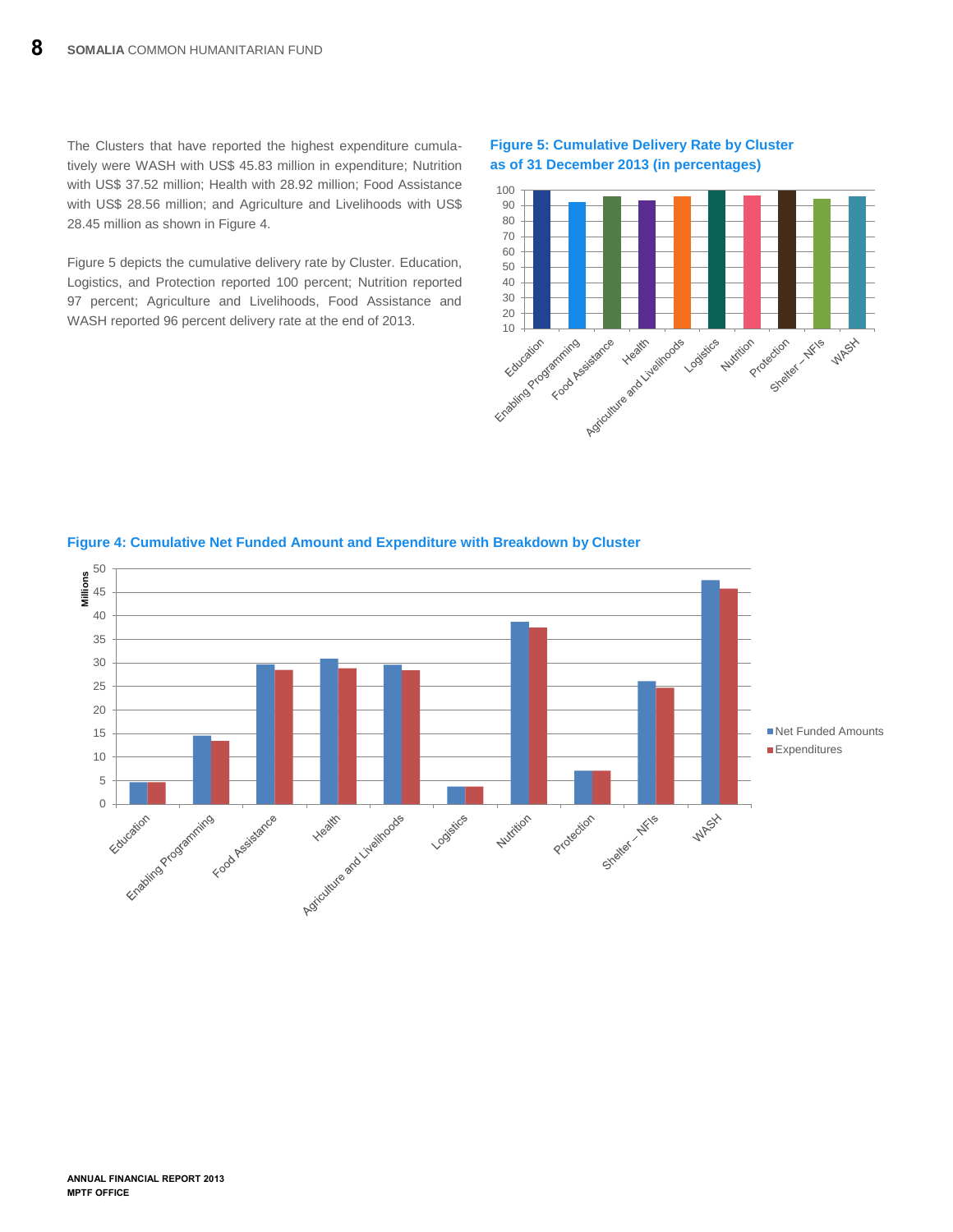## <span id="page-12-0"></span>6.2 TOTAL EXPENDITURE REPORTED BY CATEGORY

Table 7 shows the expenditure of the CHF as per the agreed upon budget categories. In 2006 the UN Development Group (UNDG) set six categories against which UN entities must report project expenditures. Effective 1 January 2012, the UN Chief Executive Board modified these categories as a result of IPSAS adoption to comprise eight categories. All expenditures reported up to 31 December 2011 are presented in the previous six categories, and all expenditure reported from 1 January 2012 are presented in the new eight categories. The old and new categories are noted below.

**2006 UNDG** 

1. Supplies 2. Personnel 3. Training 4. Contracts 5. Other direct costs 6. Indirect costs

**Expense Categories**

# **2012 CEB**

## **Expense Categories**

- 1. Staff and personnel costs
- 2. Supplies, commodities and materials
- 3. Equipment, vehicles, furniture and depreciation
- 4. Contractual services
- 5. Travel
- 6. Transfers and grants
- 7. General operating expenses
- 8. Indirect costs

As per Table 7, the highest amounts of 2013 expenditure were: General Operating Expenses (US\$ 24.44 million or 55.9 percent), followed by Supplies, Commodities and Materials (US\$ 7.67 million or 17.6 percent) and Transfers and Grants (US\$7.04 million or

## **Table 7: Total Expenditure by Category (in US Dollars)**

|                                                         |                          | Percentage of            |              |                        |
|---------------------------------------------------------|--------------------------|--------------------------|--------------|------------------------|
|                                                         | <b>Prior Years as of</b> | <b>Current Year</b>      |              | <b>Total Programme</b> |
| Category                                                | 31 Dec 2012              | <b>Jan-Dec 2013</b>      | <b>TOTAL</b> | Cost                   |
| Supplies, Commodities, Equipment and<br>Transport (Old) | 13,054,474               |                          | 13,054,474   | 6.14                   |
| Personnel (Old)                                         | 4,178,697                |                          | 4,178,697    | 1.97                   |
| Training of Counterparts (Old)                          | 152,121                  | $\overline{\phantom{a}}$ | 152,121      | 0.07                   |
| Contracts (Old)                                         | 4,989,527                | $\overline{\phantom{a}}$ | 4,989,527    | 2.35                   |
| Other direct costs (Old)                                | 74,293,079               | $\overline{\phantom{a}}$ | 74,293,079   | 34.94                  |
| Staff & Personnel Cost (New)                            | 1,496,400                | 2,758,262                | 4,254,662    | 2.00                   |
| Suppl, Comm, Materials (New)                            | 2,800,670                | 7,670,803                | 10,471,473   | 4.92                   |
| Equip, Veh, Furn, Depn (New)                            | 94,711                   | 247,526                  | 342,236      | 0.16                   |
| Contractual Services (New)                              | 3,919,277                | (626, 167)               | 3,293,110    | 1.55                   |
| Travel (New)                                            | 474,695                  | 2,177,421                | 2,652,117    | 1.25                   |
| Transfer and Grants(New)                                | 2,102,723                | 7,036,262                | 9,138,986    | 4.30                   |
| General Operating Expenses (New)                        | 61,387,099               | 24,442,962               | 85,830,061   | 40.36                  |
| <b>Programme Costs Total</b>                            | 168,943,473              | 43,707,070               | 212,650,542  | 100.00                 |
| <b>Indirect Support Costs Total</b>                     | 6,875,323                | 3,600,992                | 10,476,315   | 4.93                   |
| <b>Grand Total</b>                                      | 175.818.796              | 47.308.061               | 223,126,857  |                        |

16.1 percent). The high percentage of expenditure reported against 'General Operating Expenses' category is due to the fact that NGO projects (for which OCHA serves as a Managing Agent) recorded the majority of their expenditure against the above-mentioned category.

## **Figure 6: Expenditure by new budget category 1 January through 31 December 2013 (in percentage)**

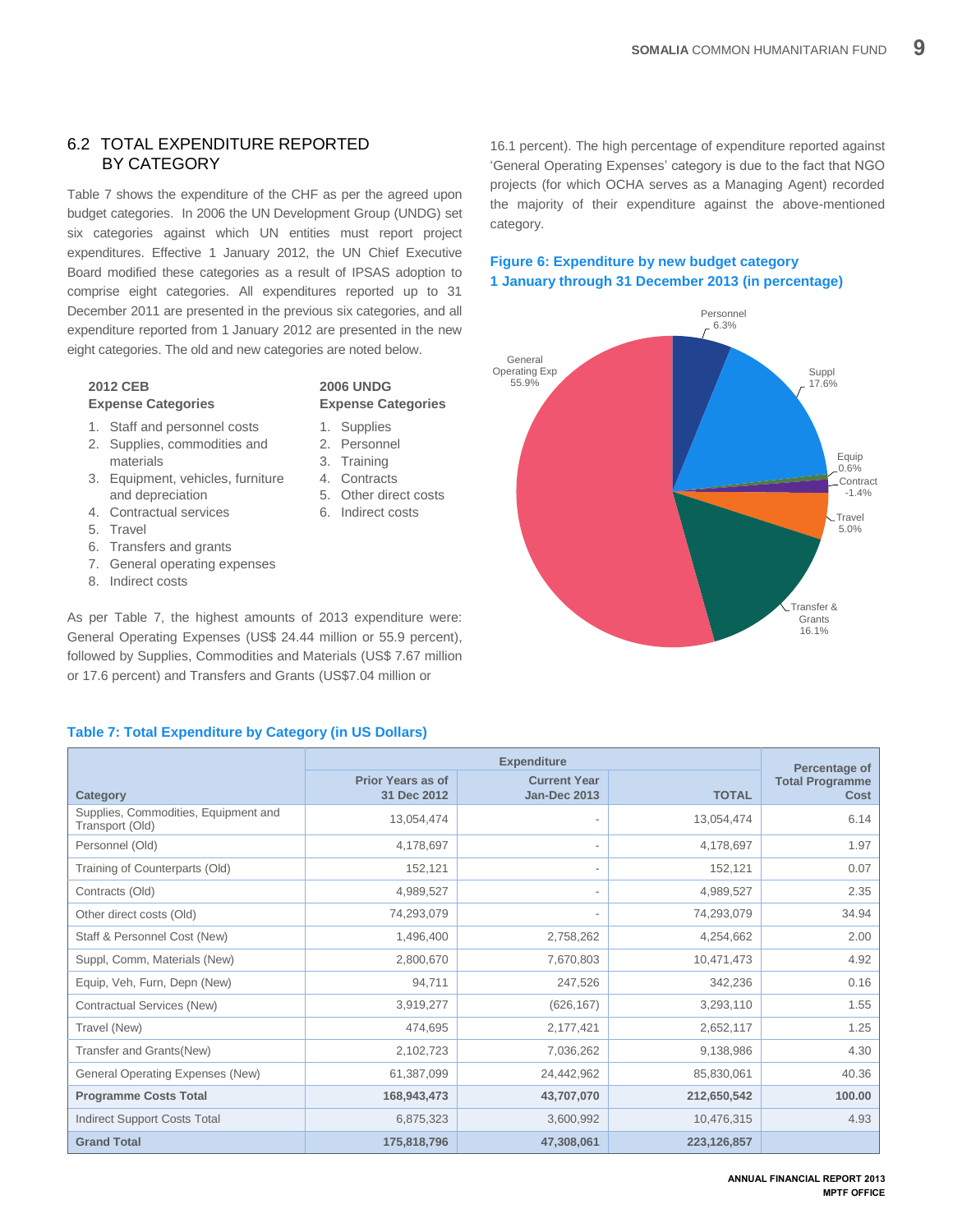# <span id="page-13-0"></span>**7. COST RECOVERY**

The cost recovery for the Somalia CHF is guided by the applicable provisions of the Somalia CHF Guidelines, the SAAs concluded by the MPTF Office, as the AA of the Somalia CHF, with contributors, and the MOU concluded with the Participating Organizations.

For the period ending 31 December 2013, the actual costs were as follows:

- a) The AA fee of US\$ 2.62 million, charged for the entire duration of the fund, is one percent of total contributions deposited in the fund bank account as per the SAA and the MOU, and is in line with the AA fee charged by UNDP MPTF Office for administering similar funds.
- b) The cumulative Indirect Support Costs of the Participating Organizations as of 31 December 2013 were US\$ 10.48 million, which represents 4.93 percent of total programme costs. The timing of when Indirect Support Costs are charged to a project depends on each Participating Organization's financial regulations, rules or policies. These Support Costs can be deducted upfront on receipt of a transfer based on the approved programmatic amount, or a later stage during implementation. Therefore, the Indirect Support Costs percentage may appear to exceed the agreed upon rate of 7 percent for on-going projects, whereas when all projects are financially closed, this number is not to exceed 7 percent.

This information is presented in Tables 1 and 7.

# <span id="page-13-1"></span>**8. DIRECT COST**

Direct costs cover the estimated costs of the Somalia CHF Secretariat in Nairobi. The 2013 annual direct costs expenditure was US\$ 947,062, which represents 68 percent of direct cost funds transferred in 2013.

# <span id="page-13-2"></span>**9. ACCOUNTABILITY AND TRANSPARENCY**

In order to effectively provide fund administration services and facilitate monitoring and reporting to the UN system and its partners, the MPTF Office has developed a public website, the MPTF Office GATEWAY [\(http://mptf.undp.org\)](http://mptf.undp.org/). Refreshed in real time every two hours from an internal enterprise resource planning system, the MPTF Office GATEWAY has become a standard setter for providing transparent and accountable trust fund administration services.

The GATEWAY provides financial information including: contributor commitments and deposits, approved programme budgets, transfers to and expenditures reported by Participating Organizations, interest income and other expenses. In addition, the GATEWAY provides an overview of the MPTF Office portfolio and extensive information on individual Funds, including their purpose, governance structure and key documents. By providing easy access to the growing number of narrative and financial reports, as well as related project documents, the GATEWAY collects and preserves important institutional knowledge and facilitates knowledge sharing and management among UN Organizations and their development partners, thereby contributing to UN coherence and development effectiveness.

#### **Table 8: Direct Costs (in US Dollars)**

| <b>Project Name</b>            | <b>Participating</b><br>Organization | 2013 Net Funded<br><b>Amount</b> | 2013<br><b>Expenditure</b> | <b>Total Net</b><br><b>Funded Amount</b> | <b>Total</b><br><b>Expenditure</b> | <b>Delivery</b><br>Rate $(\%)$ |
|--------------------------------|--------------------------------------|----------------------------------|----------------------------|------------------------------------------|------------------------------------|--------------------------------|
| <b>CHF Somalia Direct Cost</b> | OCHA                                 | 1.393.679                        | 947.062                    | 1.393.679                                | 947.062                            | 68%                            |
| <b>Total</b>                   |                                      | 1.393.679                        | 947.062                    | 1.393.679                                | 947.062                            | 68%                            |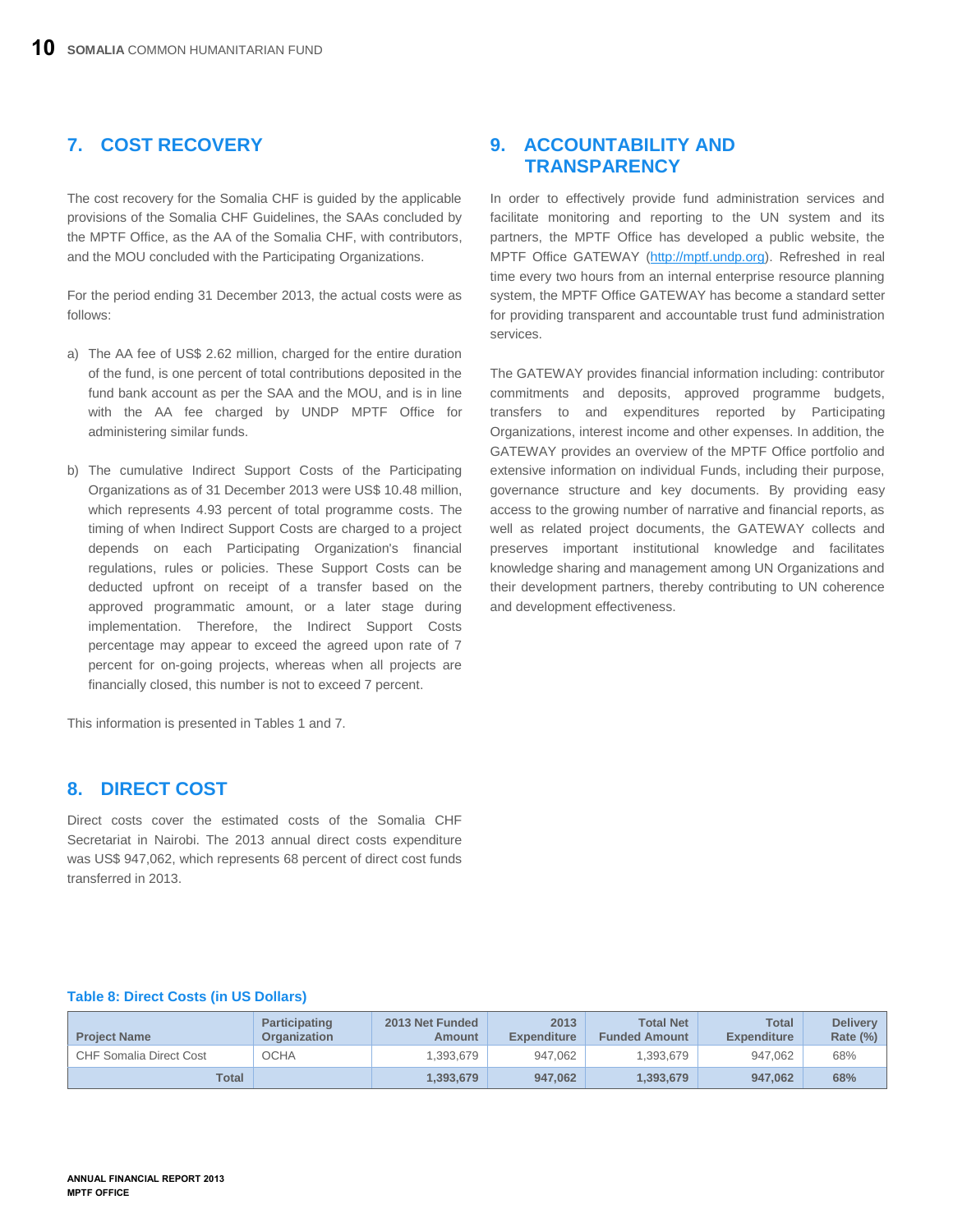| <b>Cluster / Project No. and Project Title</b> |                                 | <b>Participating</b><br><b>Organization</b> | <b>Net Funded</b><br><b>Amount</b> | <b>Total</b><br><b>Expenditure</b> | <b>Delivery Rate</b><br>% |
|------------------------------------------------|---------------------------------|---------------------------------------------|------------------------------------|------------------------------------|---------------------------|
| <b>Education</b>                               |                                 |                                             |                                    |                                    |                           |
| 00078219                                       | CHF Som EDU/2011ER/NGOs         | NGO/OCHA                                    | 203.751                            | 203.750                            | 100.00                    |
| 00078437                                       | CHF Som EDU/2011-1/NGOs         | NGO/OCHA                                    | 118,890                            | 118,890                            | 100.00                    |
| 00084137                                       | CHF Som EDU/2012-2/NGOs         | NGO/OCHA                                    | 2,390,692                          | 2,390,691                          | 100.00                    |
| 00087132                                       | CHF Som EDU/2013-1/NGOs         | NGO/OCHA                                    | 1,776,948                          | 1,776,948                          | 100.00                    |
| 00087635                                       | CHF Som EDU/2013ER/NGOs         | NGO/OCHA                                    | 195,738                            | 195,738                            | 100.00                    |
| <b>Education: Total</b>                        |                                 |                                             | 4,686,019                          | 4,686,017                          | 100.00                    |
| <b>Enabling Programming</b>                    |                                 |                                             |                                    |                                    |                           |
| 00075916                                       | CHF Somalia ENABLING PROGRAM    | NGO/OCHA                                    | 328,514                            | 320,664                            | 97.61                     |
| 00078156                                       | CHF Som ENBPROGR/2011-1/NGOs    | NGO/OCHA                                    | 900,682                            | 900,681                            | 100.00                    |
| 00078429                                       | CHF Som ENABPROGR/2011-1/UNDP   | <b>UNDP</b>                                 | 2,216,024                          | 3,798,598                          | 171.42                    |
| 00081267                                       | CHF Som ENPROGR/2012ER/UN Agenc | <b>OCHA</b>                                 | 469,157                            | 469,156                            | 100.00                    |
| 00081267                                       | CHF Som ENPROGR/2012ER/UN Agenc | <b>UNOPS</b>                                | 1,056,803                          | 1,015,060                          | 96.05                     |
| 00082230                                       | CHF Som ENPROGR/2012ER/UNOPS    | <b>UNOPS</b>                                | 104.723                            | 104.723                            | 100.00                    |
| 00082780                                       | CHF Som ENPROGR/2012-1/NGOs     | NGO/OCHA                                    | 270,300                            | 270,300                            | 100.00                    |
| 00082931                                       | CHF Som ENPROGR/2012-1/UN Agen  | <b>UNDP</b>                                 | 960,000                            | $\Omega$                           | 0.00                      |
| 00082931                                       | CHF Som ENPROGR/2012-1/UN Agen  | <b>UNICEF</b>                               | 271,416                            | 270,247                            | 99.57                     |
| 00082931                                       | CHF Som ENPROGR/2012-1/UN Agen  | <b>WHO</b>                                  | 219,457                            | 219,457                            | 100.00                    |
| 00084140                                       | CHF Som ENPROGR/2012-2/NGOs     | NGO/OCHA                                    | 1,038,060                          | 1,038,060                          | 100.00                    |
| 00084554                                       | CHF Som ENPROGR/2012-2/UN Agen  | <b>FAO</b>                                  | 900,000                            | $\mathbf{0}$                       | 0.00                      |
| 00084554                                       | CHF Som ENPROGR/2012-2/UN Agen  | <b>UNDP</b>                                 | 500,000                            | $\Omega$                           | 0.00                      |
| 00084554                                       | CHF Som ENPROGR/2012-2/UN Agen  | <b>UNFPA</b>                                | 332,770                            | 309,302                            | 92.95                     |
| 00084554                                       | CHF Som ENPROGR/2012-2/UN Agen  | <b>UNOPS</b>                                | 349,945                            | 106,801                            | 30.52                     |
| 00086159                                       | CHF Som ENPROGR/2013ER/UN Agen  | <b>UNOPS</b>                                | 708,685                            | 708,685                            | 100.00                    |
| 00087138<br>CHF Som ENPROGR/2013-1/NGOs        |                                 | NGO/OCHA                                    | 3,939,639                          | 3,939,639                          | 100.00                    |
| <b>Enabling Programming: Total</b>             |                                 |                                             | 14,566,174                         | 13,471,372                         | 92.48                     |
|                                                |                                 |                                             |                                    |                                    |                           |

## **ANNEX 1: Total Expenditure Incurred against Approved Projects, as of 31 December 2013 (in US Dollars)**

| <b>Food Assistance</b> |                                   |            |            |            |        |  |
|------------------------|-----------------------------------|------------|------------|------------|--------|--|
| 00078217               | CHF Som FOODASSIS/2011-1/WFP F    | <b>WFP</b> | 3,700,000  | 3,700,000  | 100.00 |  |
| 00079111               | CHF Som/FOODASSIS/2011ER/NGOs     | NGO/OCHA   | 2,620,463  | 2,620,462  | 100.00 |  |
| 00082781               | CHF Som FOODASSIS/2012-1/NGOs     | NGO/OCHA   | 5,094,137  | 5,094,137  | 100.00 |  |
| 00083451               | CHF Som/FOODASS/2012ER/NGOs       | NGO/OCHA   | 501,885    | 501,885    | 100.00 |  |
| 00084133               | CHF Som FOODASSIS/2012-2/NGOs     | NGO/OCHA   | 11,735,364 | 11,735,364 | 100.00 |  |
| 00084184               | CHF Som/FOODASS/2012ER/UN Agenc   | <b>FAO</b> | 400,000    | 391,268    | 97.82  |  |
| 00084595               | CHF Som FOODASSIS/2012-2/UN Agenc | <b>WFP</b> | 745,034    | 745,034    | 100.00 |  |
| 00087131               | CHF Som FOODASSIS/2013-1/NGOs     | NGO/OCHA   | 3,180,071  | 3,180,071  | 100.00 |  |
| 00087312               | CHF Som FOODASSIS/2013-1/UN Agenc | <b>FAO</b> | 650,000    | 48,764     | 7.50   |  |
| 00087312               | CHF Som FOODASSIS/2013-1/UN Agenc | <b>IOM</b> | 299.999    | 102.978    | 34.33  |  |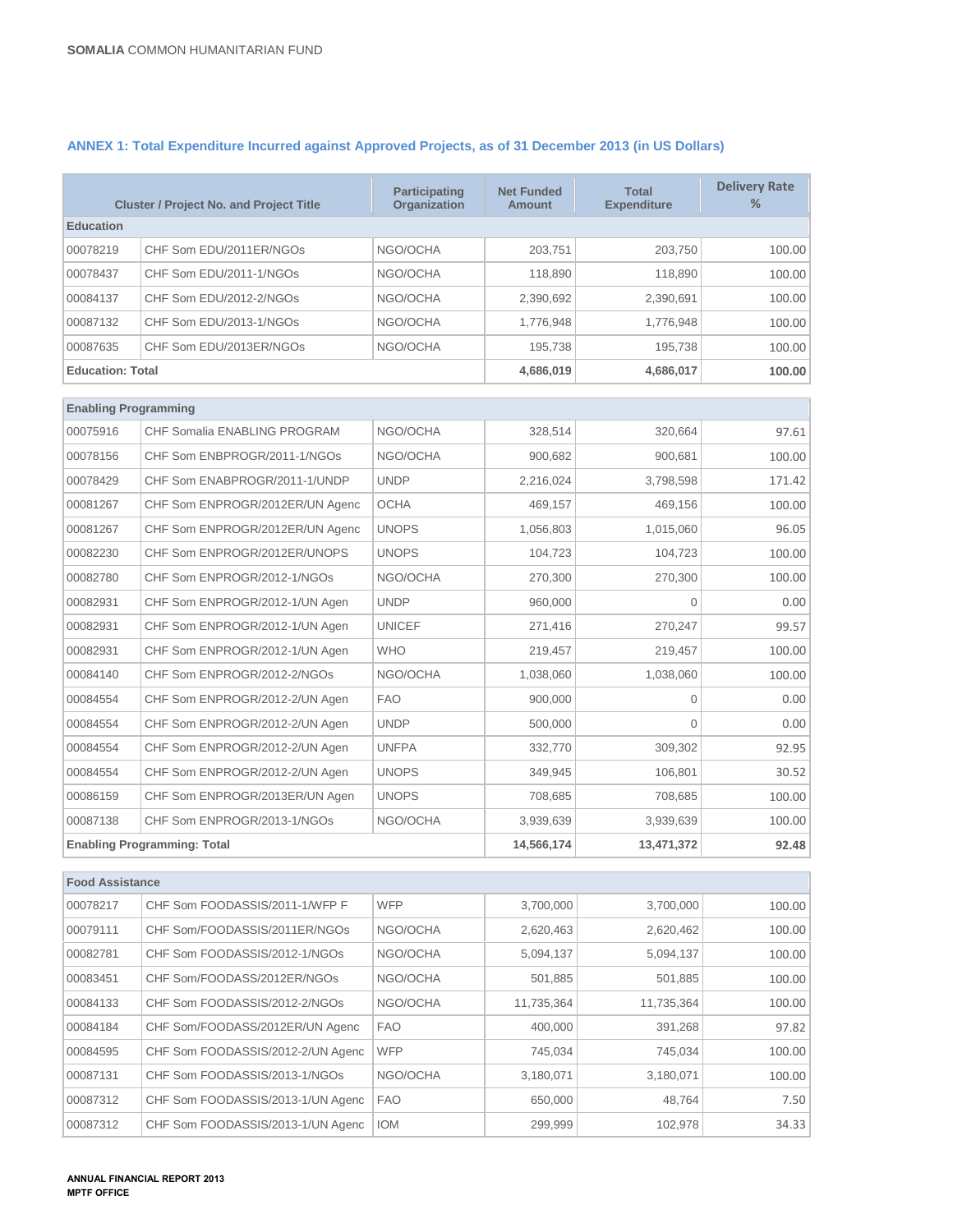| <b>Cluster / Project No. and Project Title</b>     |                                   | <b>Participating</b><br>Organization | <b>Net Funded</b><br><b>Amount</b> | <b>Total</b><br><b>Expenditure</b> | <b>Delivery Rate</b><br>% |
|----------------------------------------------------|-----------------------------------|--------------------------------------|------------------------------------|------------------------------------|---------------------------|
| 00087312                                           | CHF Som FOODASSIS/2013-1/UN Agenc | <b>WFP</b>                           | 499,999                            | 129,135                            | 25.83                     |
| 00087636                                           | CHF Som/FOODASS/2013ER/NGOs       | NGO/OCHA                             | 309,581                            | 309,581                            | 100.00                    |
| <b>Food Assistance: Total</b>                      |                                   |                                      | 29,736,533                         | 28,558,679                         | 96.04                     |
| Health                                             |                                   |                                      |                                    |                                    |                           |
| 00075912                                           | CHF Somalia HEALTH/NGOs           | NGO/OCHA                             | 2,826,396                          | 2,776,338                          | 98.23                     |
| 00076056                                           | CHF Somalia HEALTH/WHO Blood Tr   | <b>WHO</b>                           | 197,441                            | 197,441                            | 100.00                    |
| 00076057                                           | CHF Somalia HEALTH/WHO Mat & Neo  | <b>WHO</b>                           | 649,035                            | 649,035                            | 100.00                    |
| 00076073                                           | CHF Somalia HEALTH/WHO Outb Ctr   | <b>WHO</b>                           | 1,053,137                          | 1,053,137                          | 100.00                    |
| 00077379                                           | CHF Som HEALTH/2010ER/NGOs        | NGO/OCHA                             | 126,566                            | 126,566                            | 100.00                    |
| 00077733                                           | CHF Som HEALTH/2011ER/WHO Emer    | <b>WHO</b>                           | 250,513                            | 250,513                            | 100.00                    |
| 00077841                                           | CHF Som HEALTH/2011ER/WHO Equi    | <b>WHO</b>                           | 474,792                            | 474,792                            | 100.00                    |
| 00078152                                           | CHF Som HEALTH/2011-1/WHO Coor    | <b>WHO</b>                           | 134,366                            | 134,366                            | 100.00                    |
| 00078167                                           | CHF Som HEALTH/2011-1/UNOPS Em    | <b>UNOPS</b>                         | 398,793                            | 395,991                            | 99.30                     |
| 00078177                                           | CHF Som HEALTH/2011-1/NGOs        | NGO/OCHA                             | 2,698,354                          | 2,698,353                          | 100.00                    |
| 00078436                                           | CHF Som HEALTH/2011-1/UNICEF P    | <b>UNICEF</b>                        | 735.562                            | 695,127                            | 94.50                     |
| 00078490                                           | CHF Som HEALTH/2011-1/UNFPA Em    | <b>UNFPA</b>                         | 487,842                            | 487,842                            | 100.00                    |
| 00078931                                           | CHF Som/HEALTH/2011ER/WHO EMS     | <b>WHO</b>                           | 84,716                             | 84,715                             | 100.00                    |
| 00079626                                           | CHF Som HEALTH/2011ER/NGOs        | NGO/OCHA                             | 4,875,865                          | 4,875,865                          | 100.00                    |
| 00080437                                           | CHF Som HEALTH/2011ER/WHO Coor    | <b>WHO</b>                           | 360,055                            | 360,054                            | 100.00                    |
| 00082709                                           | CHF Som HEALTH/2012-1/UN Agenc    | <b>UNFPA</b>                         | 843,598                            | 825,792                            | 97.89                     |
| 00082709                                           | CHF Som HEALTH/2012-1/UN Agenc    | <b>WHO</b>                           | 539,480                            | 539,480                            | 100.00                    |
| 00082779                                           | CHF Som HEALTH/2012-1/NGOs        | NGO/OCHA                             | 3,697,420                          | 3,697,420                          | 100.00                    |
| 00084136                                           | CHF Som HEALTH/2012-2/NGOs        | NGO/OCHA                             | 1,433,335                          | 1,433,335                          | 100.00                    |
| 00084556                                           | CHF Som HEALTH/2012-2/UN Agenc    | <b>UNICEF</b>                        | 817,480                            | 817,498                            | 100.00                    |
| 00084556                                           | CHF Som HEALTH/2012-2/UN Agenc    | <b>WHO</b>                           | 1,749,462                          | 814,351                            | 46.55                     |
| 00086158                                           | CHF Som HEALTH/2013ER/NGOs        | NGO/OCHA                             | 2,775,353                          | 2,774,589                          | 99.97                     |
| 00087137                                           | CHF Som HEALTH/2013-1/NGOs        | NGO/OCHA                             | 2,007,072                          | 2,007,072                          | 100.00                    |
| 00087311                                           | CHF Som HEALTH/2013-1/UN Agenc    | <b>IOM</b>                           | 300,000                            | 2,268                              | 0.76                      |
| 00087311                                           | CHF Som HEALTH/2013-1/UN Agenc    | <b>UNFPA</b>                         | 800.000                            | 251,318                            | 31.41                     |
| 00087311                                           | CHF Som HEALTH/2013-1/UN Agenc    | <b>WHO</b>                           | 632,980                            | 499,704                            | 78.94                     |
| Health: Total<br>30,949,613<br>28,922,963<br>93.45 |                                   |                                      |                                    |                                    |                           |
| Livelihoods                                        |                                   |                                      |                                    |                                    |                           |
| 00075910                                           | CHF Somalia LIVELIHOODS/OCHA-N    | NGO/OCHA                             | 2,423,831                          | 2,402,430                          | 99.12                     |
| 00076055                                           | CHF Somalia LIVELHDS/FAO FSNAU    | <b>FAO</b>                           | 334,564                            | 334,564                            | 100.00                    |
| 00077378                                           | CHF Som LIVLHD/2010ER/NGOs        | NGO/OCHA                             | 3,309,814                          | 3,309,813                          | 100.00                    |
| 00078062                                           | CHF Som LIVLH/2011-1/FAO FSNAU    | <b>FAO</b>                           | 750,000                            | $\mathbf 0$                        | 0.00                      |
| 00078151                                           | CHF Som LIVLHD/2011-1/FAO Cap B   | <b>FAO</b>                           | 355,850                            | 355,850                            | 100.00                    |
| 00078153                                           | CHF Som LIVLHD/2011-1/NGOs        | NGO/OCHA                             | 6,147,086                          | 6,147,086                          | 100.00                    |
| 00078487                                           | CHF Som LIVLHD/2011-1/FAO Prot    | <b>FAO</b>                           | 1,429,065                          | 1,009,536                          | 70.64                     |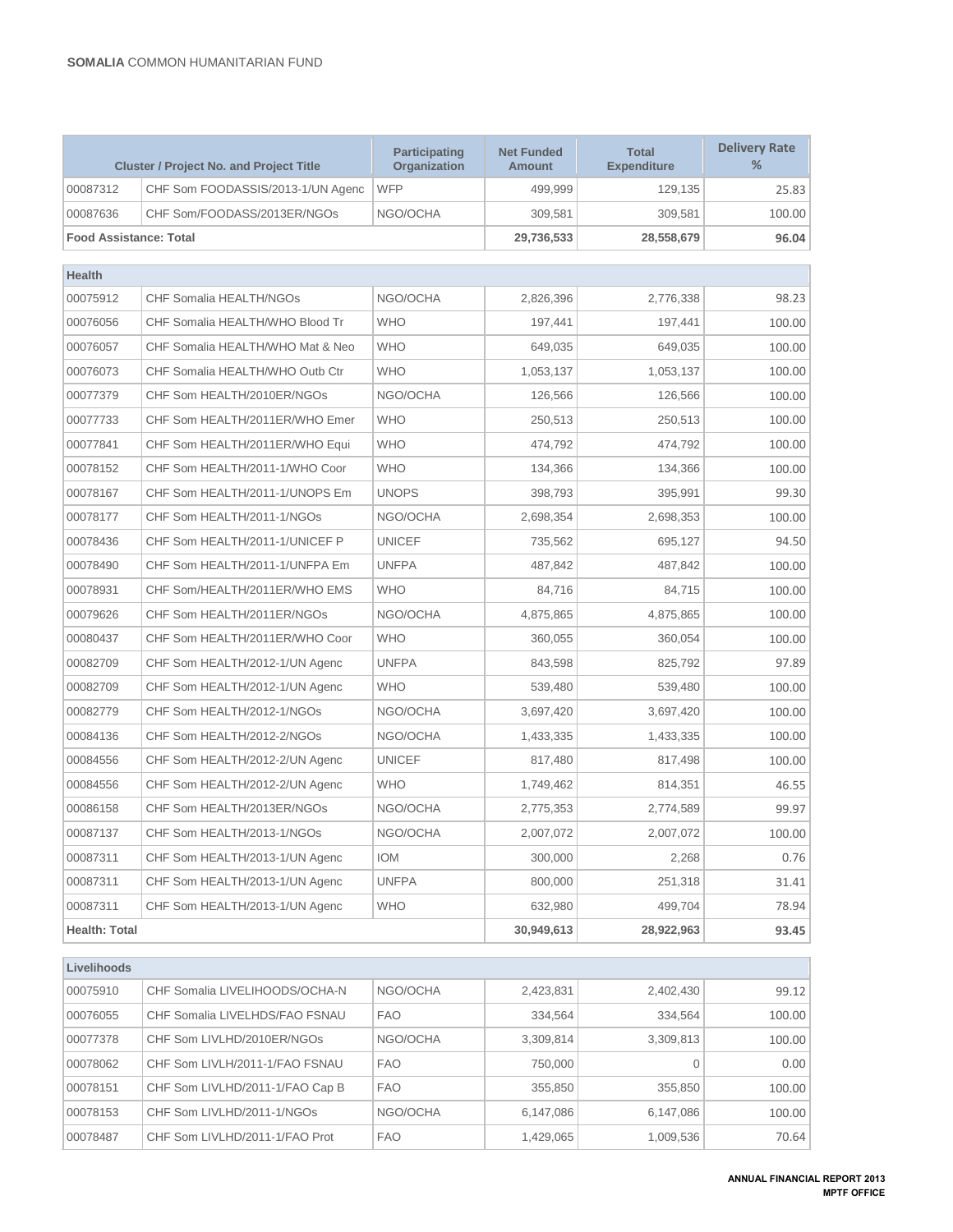| <b>Cluster / Project No. and Project Title</b> |                                 | <b>Participating</b><br>Organization | <b>Net Funded</b><br><b>Amount</b> | <b>Total</b><br><b>Expenditure</b> | <b>Delivery Rate</b><br>% |
|------------------------------------------------|---------------------------------|--------------------------------------|------------------------------------|------------------------------------|---------------------------|
| 00078488                                       | CHF Som LIVLHD/2011-1/FAO Hydr  | <b>FAO</b>                           | 490.091                            | 490.091                            | 100.00                    |
| 00078489                                       | CHF Som LIVLHD/2011-1/FAO Livl  | <b>FAO</b>                           | 2,115,233                          | 2,109,513                          | 99.73                     |
| 00079110                                       | CHF Som LIVLHD/2011ER/NGOs      | NGO/OCHA                             | 11,271,702                         | 11,271,701                         | 100.00                    |
| 00082840                                       | CHF Som LIVLHD/2012ER/NGOs      | NGO/OCHA                             | 1,019,476                          | 1,019,476                          | 100.00                    |
| <b>Livelihoods: Total</b>                      |                                 |                                      | 29,646,712                         | 28,450,060                         | 95.96                     |
|                                                |                                 |                                      |                                    |                                    |                           |
| Logistics                                      |                                 |                                      |                                    |                                    |                           |
| 00076161                                       | CHF Somalia LOGIST/WFP Air Ser  | <b>WFP</b>                           | 995,100                            | 995,100                            | 100.00                    |
| 00083133                                       | CHF Som/LOGIST/2012ER/UN Agenc  | <b>WFP</b>                           | 2,796,098                          | 2,796,098                          | 100.00                    |
| Logistics: Total                               |                                 |                                      | 3,791,198                          | 3,791,198                          | 100.00                    |
| <b>Nutrition</b>                               |                                 |                                      |                                    |                                    |                           |
| 00075913                                       | CHF Somalia NUTRITION/NGOs      | NGO/OCHA                             | 997.882                            | 984.158                            | 98.62                     |
| 00076516                                       | CHF Somalia NUTRITION/UNICEF M  | <b>UNICEF</b>                        | 3,692,414                          | 3.692.414                          | 100.00                    |
| 00078157                                       | CHF Som NUTRIT/2011-1/NGOs      | NGO/OCHA                             | 4,670,310                          | 4,670,310                          | 100.00                    |
| 00078175                                       | CHF Som NUTRIT/2011ER/NGOs      | NGO/OCHA                             | 4,558,819                          | 4,558,819                          | 100.00                    |
| 00078573                                       | CHF Som NUTRIT/2011-1/UNICEF B  | <b>UNICEF</b>                        | 2,142,942                          | 2,138,679                          | 99.80                     |
| 00082708                                       | CHF Som NUTRIT/2012-1/UN Agenc  | <b>UNICEF</b>                        | 1,076,778                          | 1,076,778                          | 100.00                    |
| 00082778                                       | CHF Som NUTRIT/2012-1/NGOs      | NGO/OCHA                             | 3,119,899                          | 3,119,899                          | 100.00                    |
| 00083454                                       | CHF Som NUTRIT/2012-ER/NGOs     | NGO/OCHA                             | 324,709                            | 324,709                            | 100.00                    |
| 00084134                                       | CHF Som NUTRIT/2012-2/NGOs      | NGO/OCHA                             | 4,855,103                          | 4,855,104                          | 100.00                    |
| 00084557                                       | CHF Som NUTRIT/2012-2/UN Agenc  | <b>UNICEF</b>                        | 2,806,037                          | 2,805,453                          | 99.98                     |
| 00084557                                       | CHF Som NUTRIT/2012-2/UN Agenc  | <b>WFP</b>                           | 3,992,085                          | 3,992,085                          | 100.00                    |
| 00087136                                       | CHF Som NUTRIT/2013-1/NGOs      | NGO/OCHA                             | 2,792,647                          | 2,792,647                          | 100.00                    |
| 00087310                                       | CHF Som NUTRIT/2013-1/UN Agenc  | <b>UNICEF</b>                        | 1,493,157                          | 1,011,927                          | 67.77                     |
| 00087310                                       | CHF Som NUTRIT/2013-1/UN Agenc  | <b>WFP</b>                           | 1,796,957                          | 1,065,211                          | 59.28                     |
| 00088268                                       | CHF Som NUTRITION/2013ER/NGOs   | NGO/OCHA                             | 429,666                            | 429,335                            | 99.92                     |
| <b>Nutrition: Total</b>                        |                                 | 38,749,405                           | 37,517,528                         | 96.82                              |                           |
|                                                |                                 |                                      |                                    |                                    |                           |
| <b>Protection</b>                              |                                 |                                      |                                    |                                    |                           |
| 00078932                                       | CHF Som/PROTECT/2011-1/UNHCR/R  | <b>UNHCR</b>                         | 499,900                            | 499,900                            | 100.00                    |
| 00079864                                       | CHF Som PROTECT/2011ER/NGOs     | NGO/OCHA                             | 243,064                            | 243,064                            | 100.00                    |
| 00080438                                       | CHF Som PROTECT/2011ER/Streng C | <b>UNHCR</b>                         | 127,507                            | 127,507                            | 100.00                    |

00082775 CHF Som/PROTECT/2012-1/NGOs NGO/OCHA 1,881,041 1,881,041 1,881,041 100.00 00083009 CHF Som/PROTECT/2012-1/UN Agen UNHCR 147,900 147,900 147,900 100.00 00084139 CHF Som PROTECT/2012-2/NGOs NGO/OCHA 1,864,635 1,864,634 100.00 00087133 CHF Som PROTECT/2013-1/NGOs NGO/OCHA 2,372,572 2,372,572 100.00 **Protection: Total 7,136,619 7,136,617 100.00**

00077380 CHF Som SHELT/2010ER/NGOs NGO/OCHA 126,532 126,532 126,532 00078174 CHF Som SHELTER/2011-1/NGOs NGO/OCHA 2,453,641 2,453,640 100.00

**Shelter / NFIs**